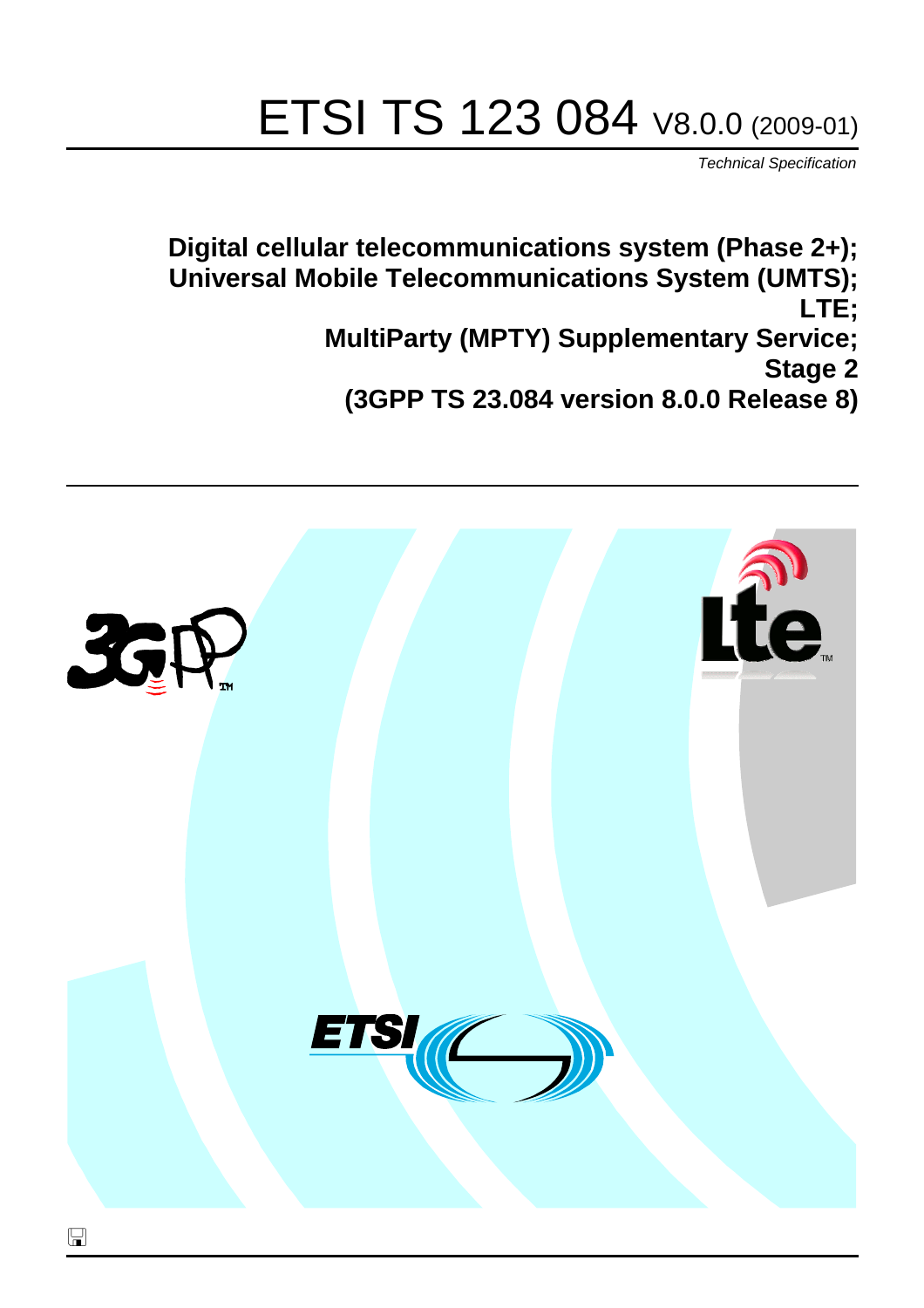Reference RTS/TSGC-0423084v800

Keywords GSM, LTE, UMTS

## *ETSI*

## 650 Route des Lucioles F-06921 Sophia Antipolis Cedex - FRANCE

Tel.: +33 4 92 94 42 00 Fax: +33 4 93 65 47 16

Siret N° 348 623 562 00017 - NAF 742 C Association à but non lucratif enregistrée à la Sous-Préfecture de Grasse (06) N° 7803/88

## *Important notice*

Individual copies of the present document can be downloaded from: [http://www.etsi.org](http://www.etsi.org/)

The present document may be made available in more than one electronic version or in print. In any case of existing or perceived difference in contents between such versions, the reference version is the Portable Document Format (PDF). In case of dispute, the reference shall be the printing on ETSI printers of the PDF version kept on a specific network drive within ETSI Secretariat.

Users of the present document should be aware that the document may be subject to revision or change of status. Information on the current status of this and other ETSI documents is available at <http://portal.etsi.org/tb/status/status.asp>

If you find errors in the present document, please send your comment to one of the following services: [http://portal.etsi.org/chaircor/ETSI\\_support.asp](http://portal.etsi.org/chaircor/ETSI_support.asp)

## *Copyright Notification*

No part may be reproduced except as authorized by written permission. The copyright and the foregoing restriction extend to reproduction in all media.

> © European Telecommunications Standards Institute 2009. All rights reserved.

**DECT**TM, **PLUGTESTS**TM, **UMTS**TM, **TIPHON**TM, the TIPHON logo and the ETSI logo are Trade Marks of ETSI registered for the benefit of its Members.

**3GPP**TM is a Trade Mark of ETSI registered for the benefit of its Members and of the 3GPP Organizational Partners. **LTE**™ is a Trade Mark of ETSI currently being registered

for the benefit of its Members and of the 3GPP Organizational Partners.

**GSM**® and the GSM logo are Trade Marks registered and owned by the GSM Association.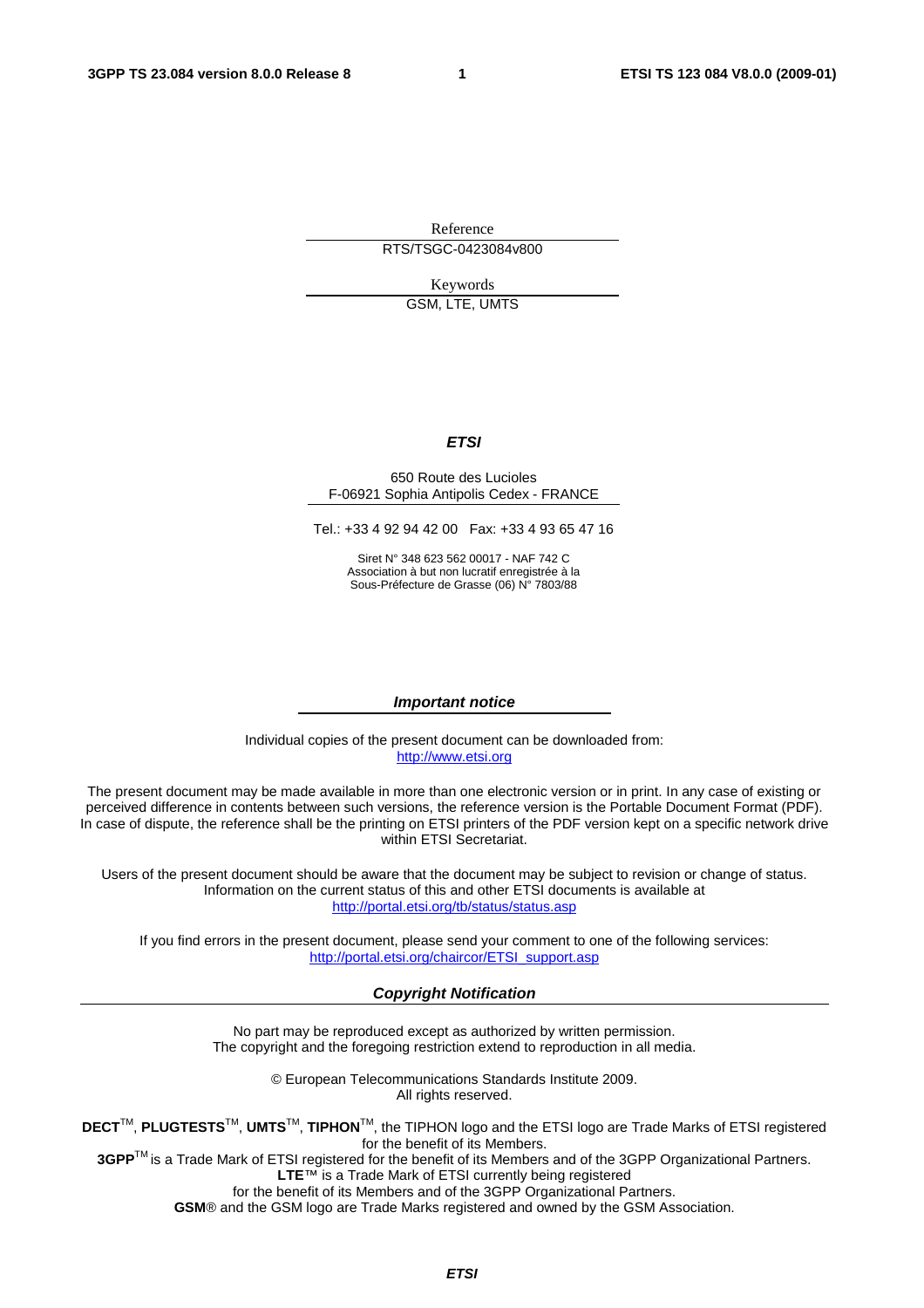# Intellectual Property Rights

IPRs essential or potentially essential to the present document may have been declared to ETSI. The information pertaining to these essential IPRs, if any, is publicly available for **ETSI members and non-members**, and can be found in ETSI SR 000 314: *"Intellectual Property Rights (IPRs); Essential, or potentially Essential, IPRs notified to ETSI in respect of ETSI standards"*, which is available from the ETSI Secretariat. Latest updates are available on the ETSI Web server ([http://webapp.etsi.org/IPR/home.asp\)](http://webapp.etsi.org/IPR/home.asp).

Pursuant to the ETSI IPR Policy, no investigation, including IPR searches, has been carried out by ETSI. No guarantee can be given as to the existence of other IPRs not referenced in ETSI SR 000 314 (or the updates on the ETSI Web server) which are, or may be, or may become, essential to the present document.

# Foreword

This Technical Specification (TS) has been produced by ETSI 3rd Generation Partnership Project (3GPP).

The present document may refer to technical specifications or reports using their 3GPP identities, UMTS identities or GSM identities. These should be interpreted as being references to the corresponding ETSI deliverables.

The cross reference between GSM, UMTS, 3GPP and ETSI identities can be found under [http://webapp.etsi.org/key/queryform.asp.](http://webapp.etsi.org/key/queryform.asp)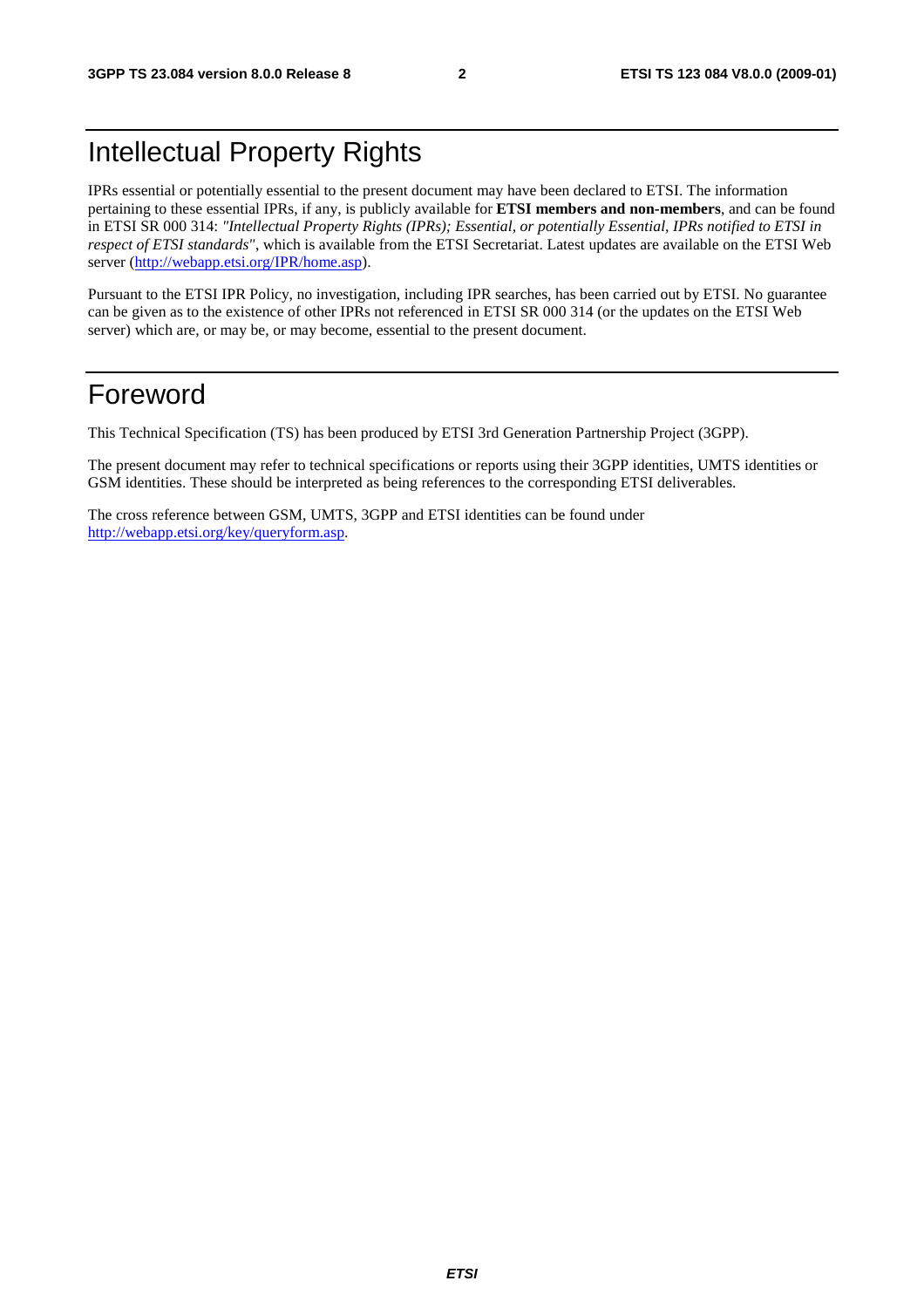$\mathbf{3}$ 

# Contents

| $\overline{0}$ |  |  |  |  |  |
|----------------|--|--|--|--|--|
| 0.1            |  |  |  |  |  |
| 0.2            |  |  |  |  |  |
| $\mathbf{1}$   |  |  |  |  |  |
| 1.1            |  |  |  |  |  |
| 1.2            |  |  |  |  |  |
| 1.3            |  |  |  |  |  |
| 1.4            |  |  |  |  |  |
| 1.5            |  |  |  |  |  |
| 1.6            |  |  |  |  |  |
| 1.7            |  |  |  |  |  |
| Annex A:       |  |  |  |  |  |
|                |  |  |  |  |  |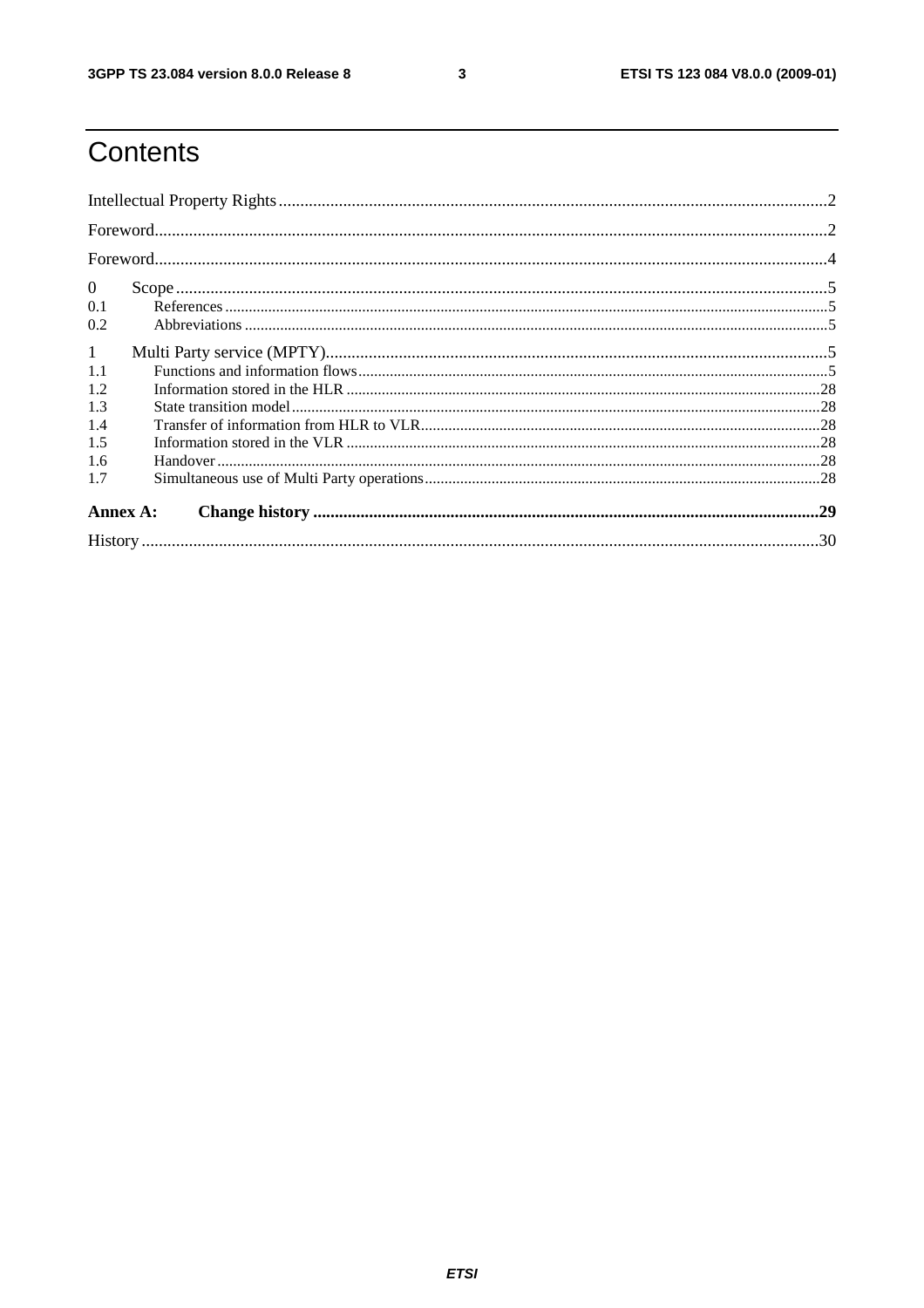# Foreword

This Technical Specification has been produced by the 3<sup>rd</sup> Generation Partnership Project (3GPP).

The contents of the present document are subject to continuing work within the TSG and may change following formal TSG approval. Should the TSG modify the contents of the present document, it will be re-released by the TSG with an identifying change of release date and an increase in version number as follows:

Version x.y.z

where:

- x the first digit:
	- 1 presented to TSG for information;
	- 2 presented to TSG for approval;
	- 3 or greater indicates TSG approved document under change control.
- y the second digit is incremented for all changes of substance, i.e. technical enhancements, corrections, updates, etc.
- z the third digit is incremented when editorial only changes have been incorporated in the document.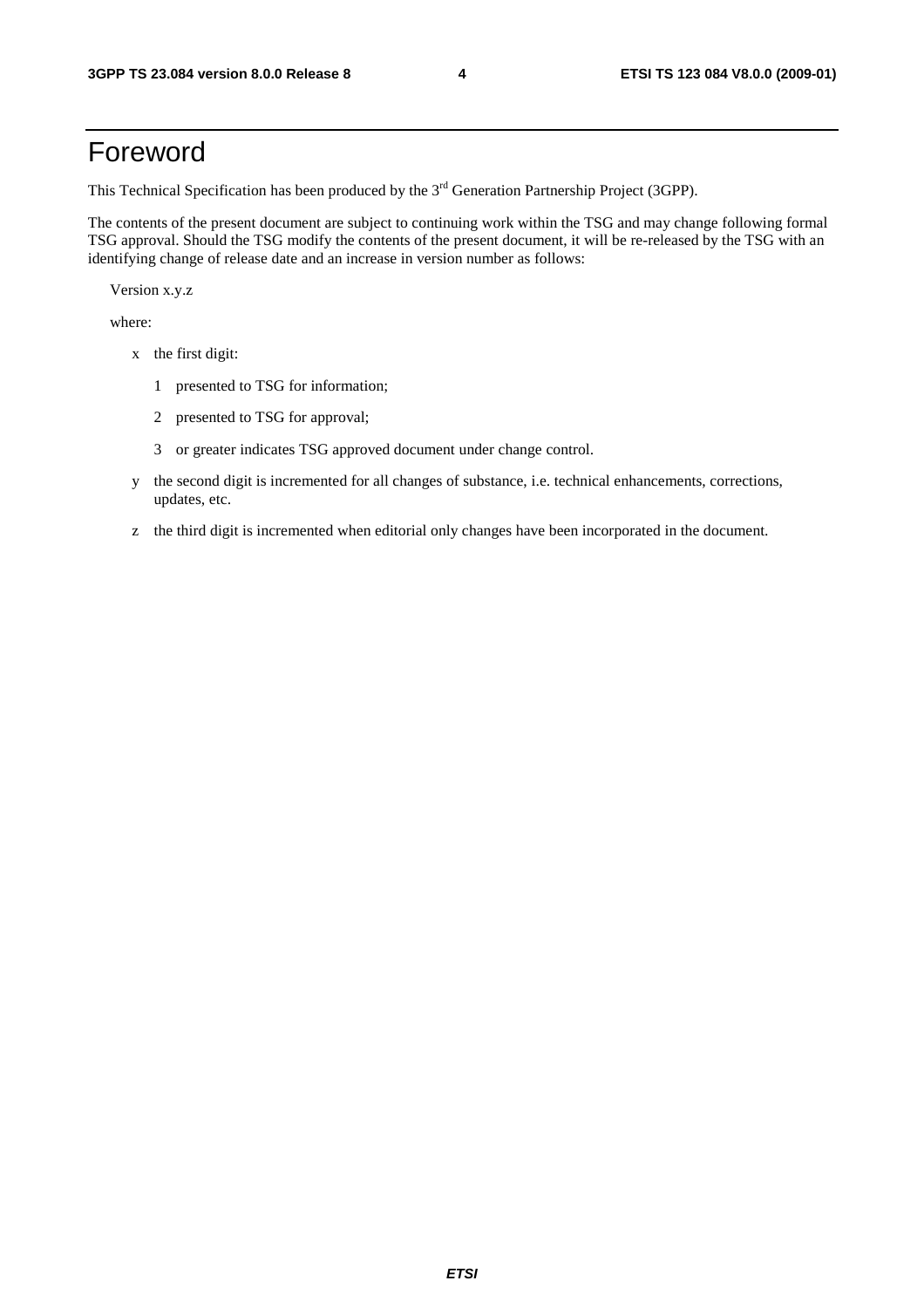# 0 Scope

The present document gives the stage 2 description of the multi party supplementary services.

Only one multi party supplementary service has been defined, this is the Multi Party (MPTY) service, and is described in clause 1.

# 0.1 References

The following documents contain provisions which, through reference in this text, constitute provisions of the present document.

- References are either specific (identified by date of publication, edition number, version number, etc.) or non-specific.
- For a specific reference, subsequent revisions do not apply.
- For a non-specific reference, the latest version applies. In the case of a reference to a 3GPP document (including a GSM document), a non-specific reference implicitly refers to the latest version of that document *in the same Release as the present document*.
- [1] 3GPP TR 21.905: "3G Vocabulary".
- [2] 3GPP TS 23.011: "Technical realization of supplementary services General Aspects".
- [3] 3GPP TS 23.083: "Call Waiting (CW) and Call Hold (HOLD) supplementary services Stage 2".
- [4] 3GPP TS 23.018: 'Basic Call Handling'

## 0.2 Abbreviations

In addition to those below, abbreviations used in the present document are listed in 3GPP TR 21.905 [1].

SII2 Service Interaction Indicators Two

# 1 Multi Party service (MPTY)

## 1.1 Functions and information flows

The following Mobile Additional Function has been identified for the Multi Party service:

## MAF026

Multi Party service related authorizations examination

 The ability of a PLMN component to determine the authorizations relating to Multi Party service. See figure 2.1.

Location: VLR

The SDL diagrams for the Multi Party service are shown in figures 1.2 and 1.3.

The procedure Handle MPTY shows the status of the service as perceived by the served mobile subscriber, as well as the status as perceived by any of the other parties. Beside this, the SDL diagrams show the actions to be taken by the network and the information provided by the network to the users.

Figure 1.x: the procedure Update\_Non\_Speech\_Calls\_Status is defined in 3GPP TS 23.018 [4].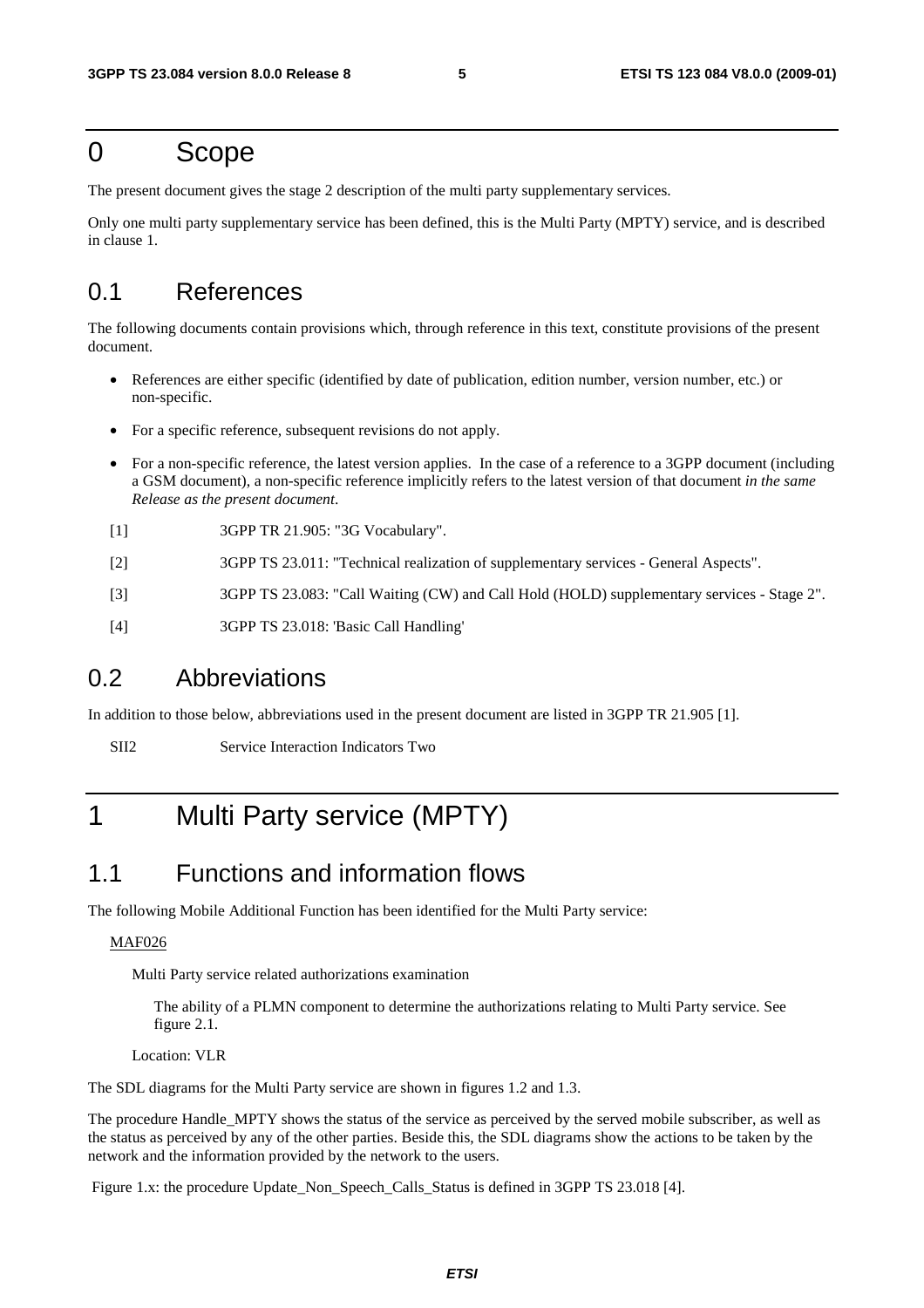### **3GPP TS 23.084 version 8.0.0 Release 8 6 ETSI TS 123 084 V8.0.0 (2009-01)**

The information flow for the MPTY service is shown in figure 1.5.

In the information flow it is assumed that the served subscriber is a mobile subscriber and that the other parties are all fixed ISDN subscribers. For the purposes of the information flow diagrams it is assumed that there are only two remote parties. Where there are more than two remote parties, signals to any party connected to the MPTY bridge shall be sent to all other parties connected to the MPTY bridge, except where a single remote party is to be selected for a private communication.

As a consequence of this assumption, after the MPTY is split (to establish a private communication) it contains only one remote party. However, the end state for disconnection of or by that remaining remote party is shown as A-B ACTIVE / MPTY HELD. This is to indicate that the disconnection by a single remote party will not necessarily cause the MPTY call to be released. This will happen only when that remote party is the only remaining party in the MPTY call.

Party A is the subscriber controlling the MPTY call (served mobile subscriber). Party B is the first remote party called. Party C is the second remote party called.

Remote parties are disconnected by the generic disconnect/release procedure. Any scenario requiring disconnection of remote parties shown in the SDL diagrams but not explicitly shown in the flow diagrams shall follow the procedure shown in the flow diagrams for similar scenarios.

Functions to be performed by the fixed ISDN (for example hold authorizations examination) are not shown in the information flow; only the functions to be performed by the PLMN are shown.

It is assumed that the MPTY bridge is located in the MSC.

To avoid having two calls on hold at the same time the reception of the retrieve request is supervised by a retriever timer T as defined in 3GPP TS 23.083 [3].

Note that while the MPTY is on hold, the remote parties can continue to communicate with each other.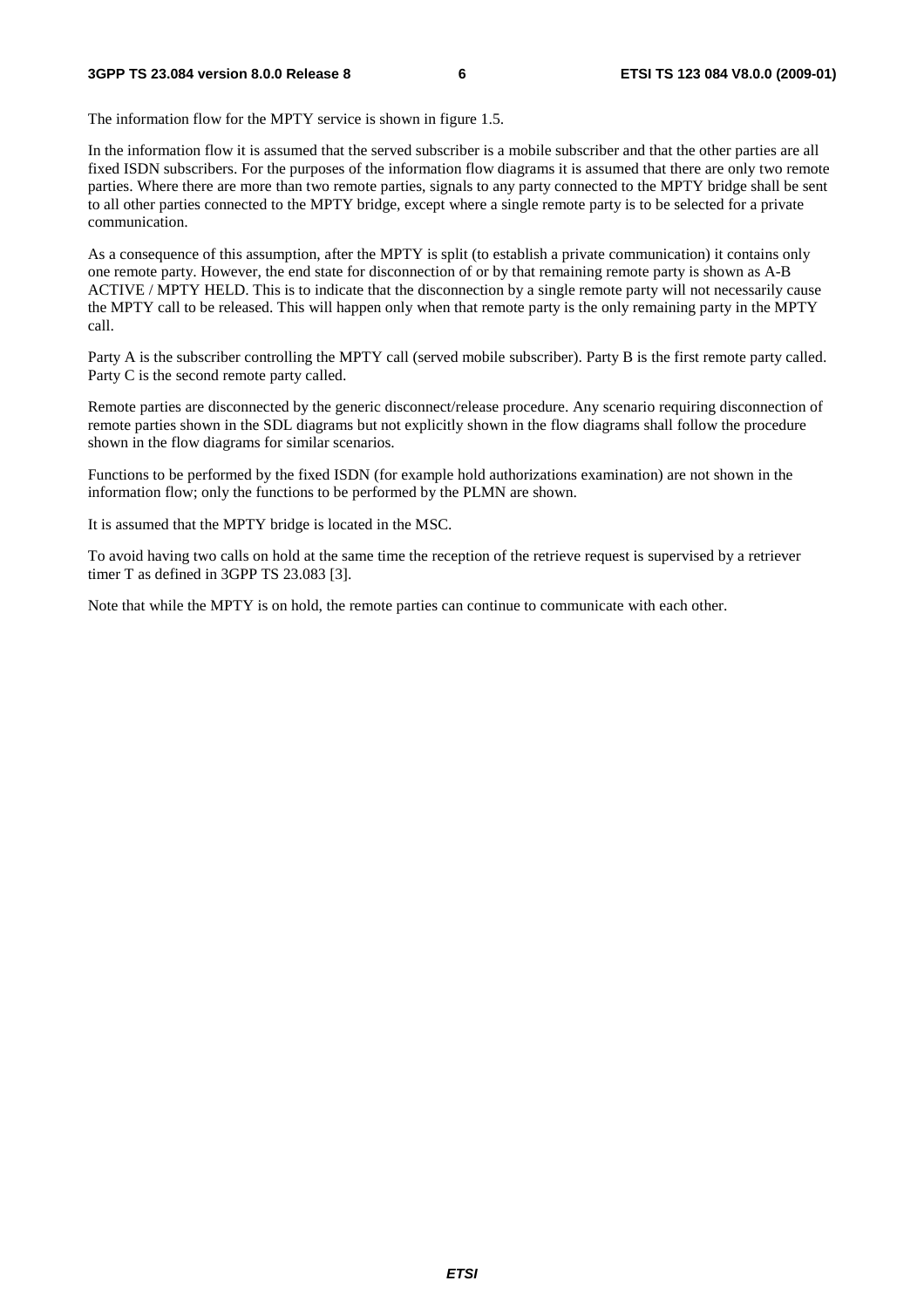

**Figure 1.1: MAF026 Multi Party service related authorisations examination (VLR)** 

*ETSI*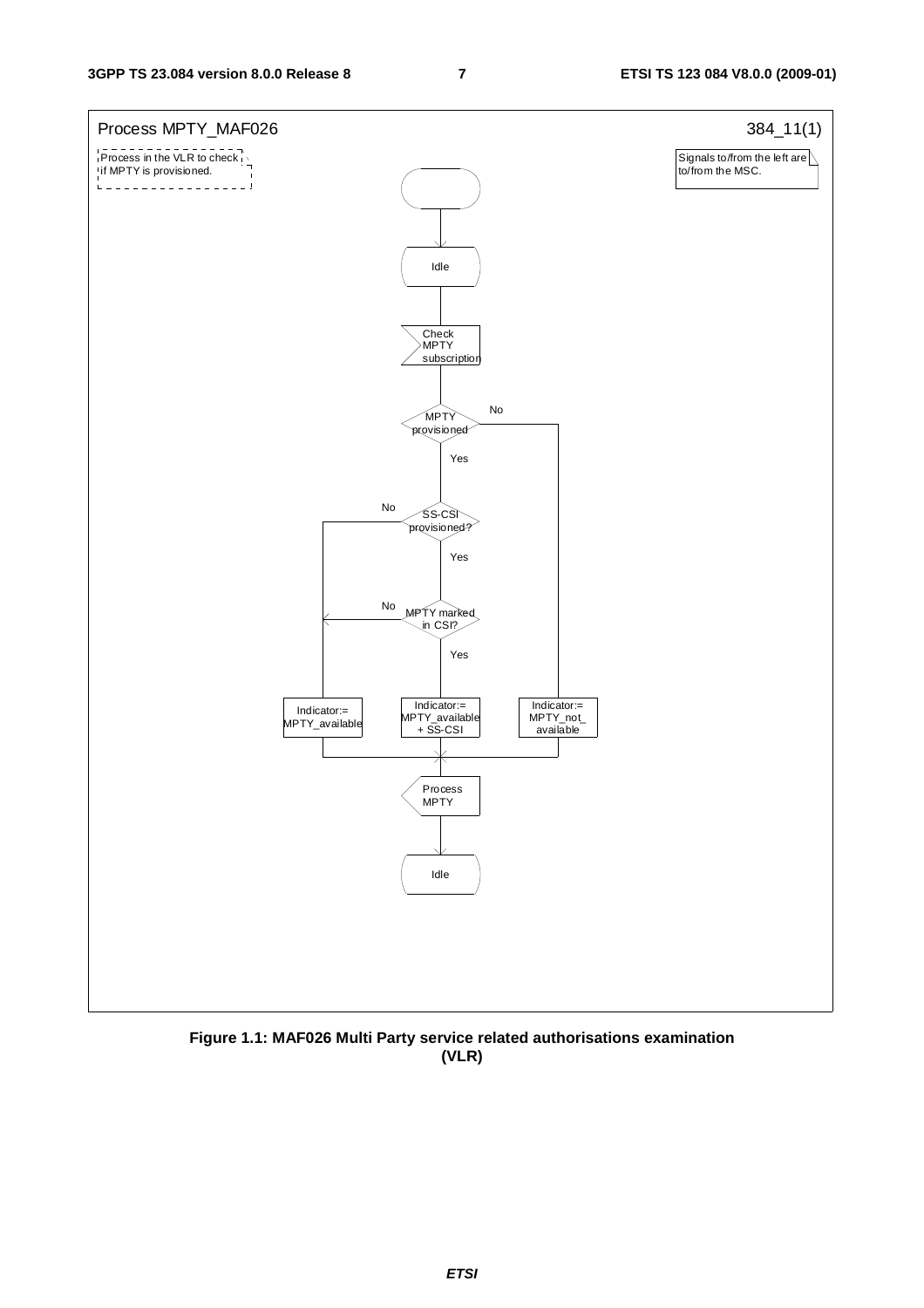

**Figure 1.2 (sheet 1 of 16): Procedure Handle\_MPTY**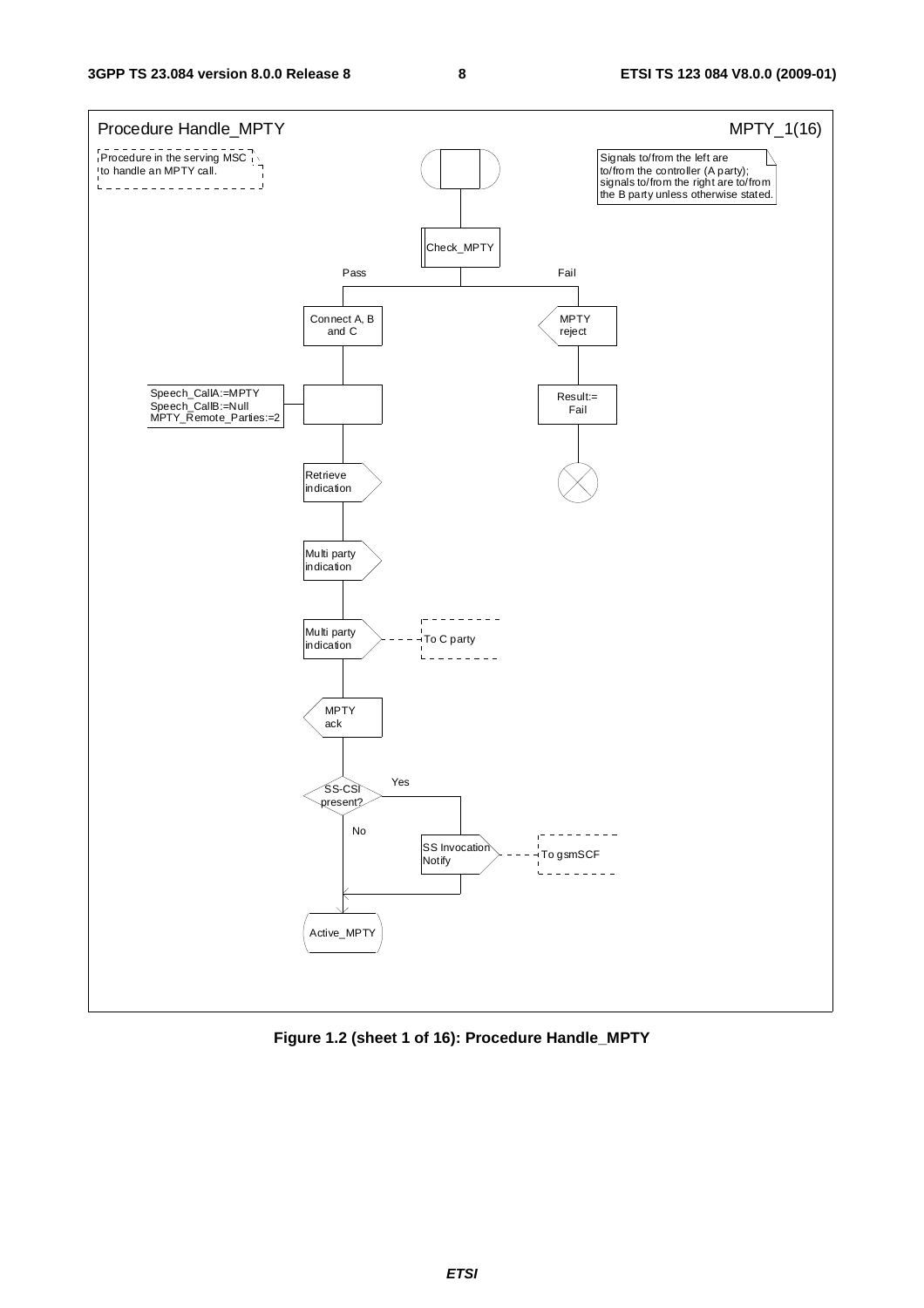

**Figure 1.2 (sheet 2 of 16): Procedure Handle\_MPTY**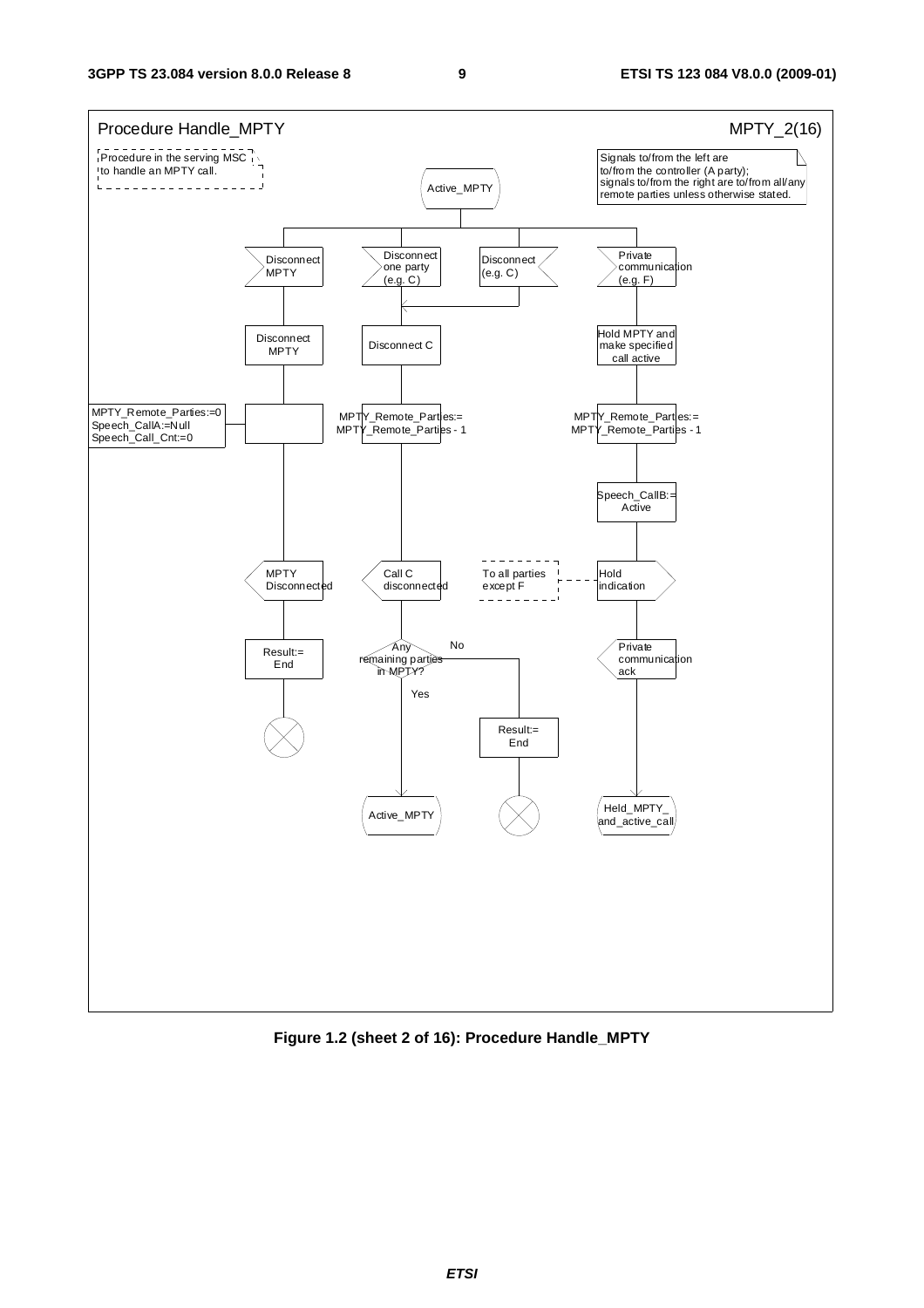

**Figure 1.2 (sheet 4 of 16): Procedure Handle\_MPTY**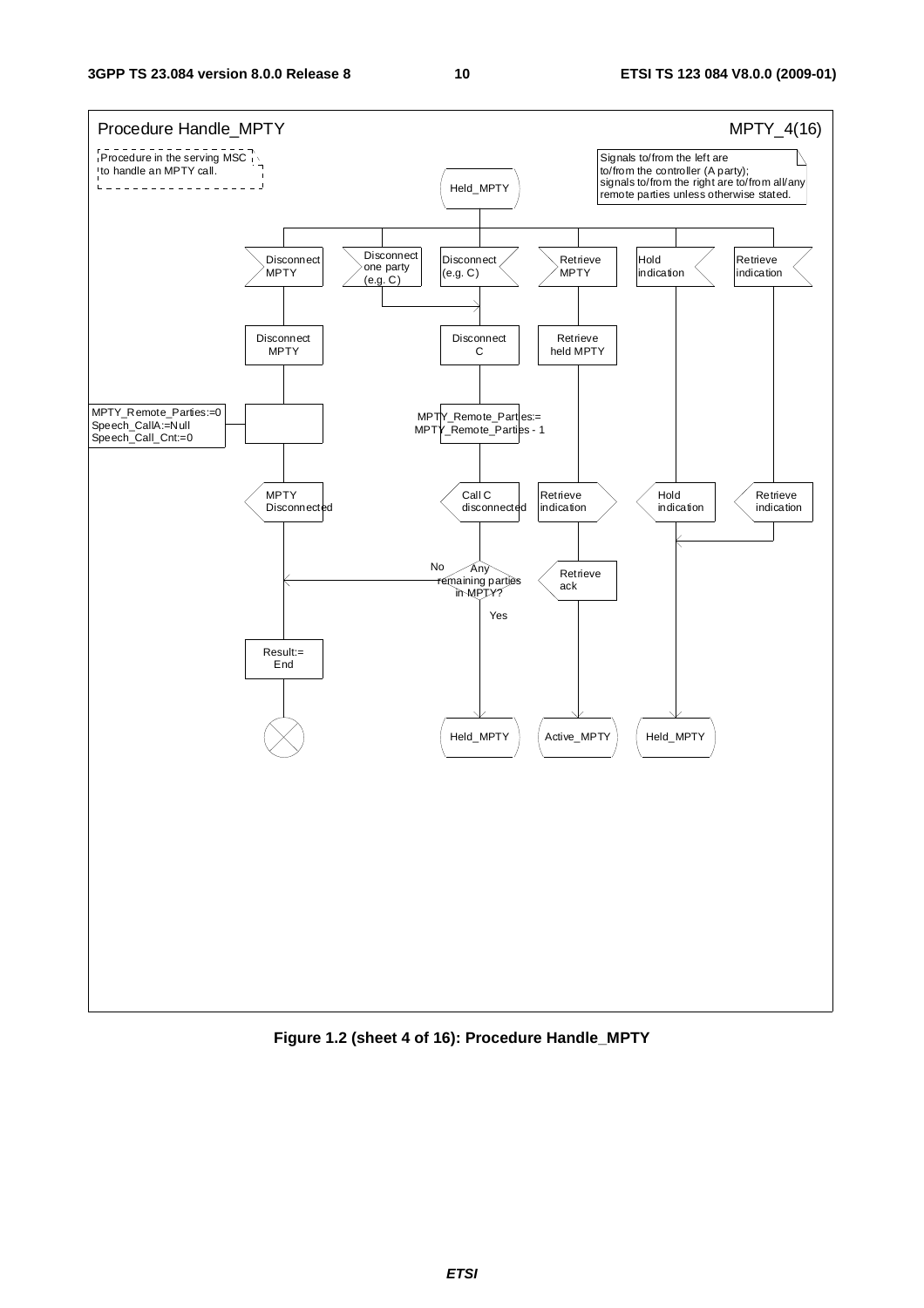

**Figure 1.2 (sheet 5 of 16): Procedure Handle\_MPTY**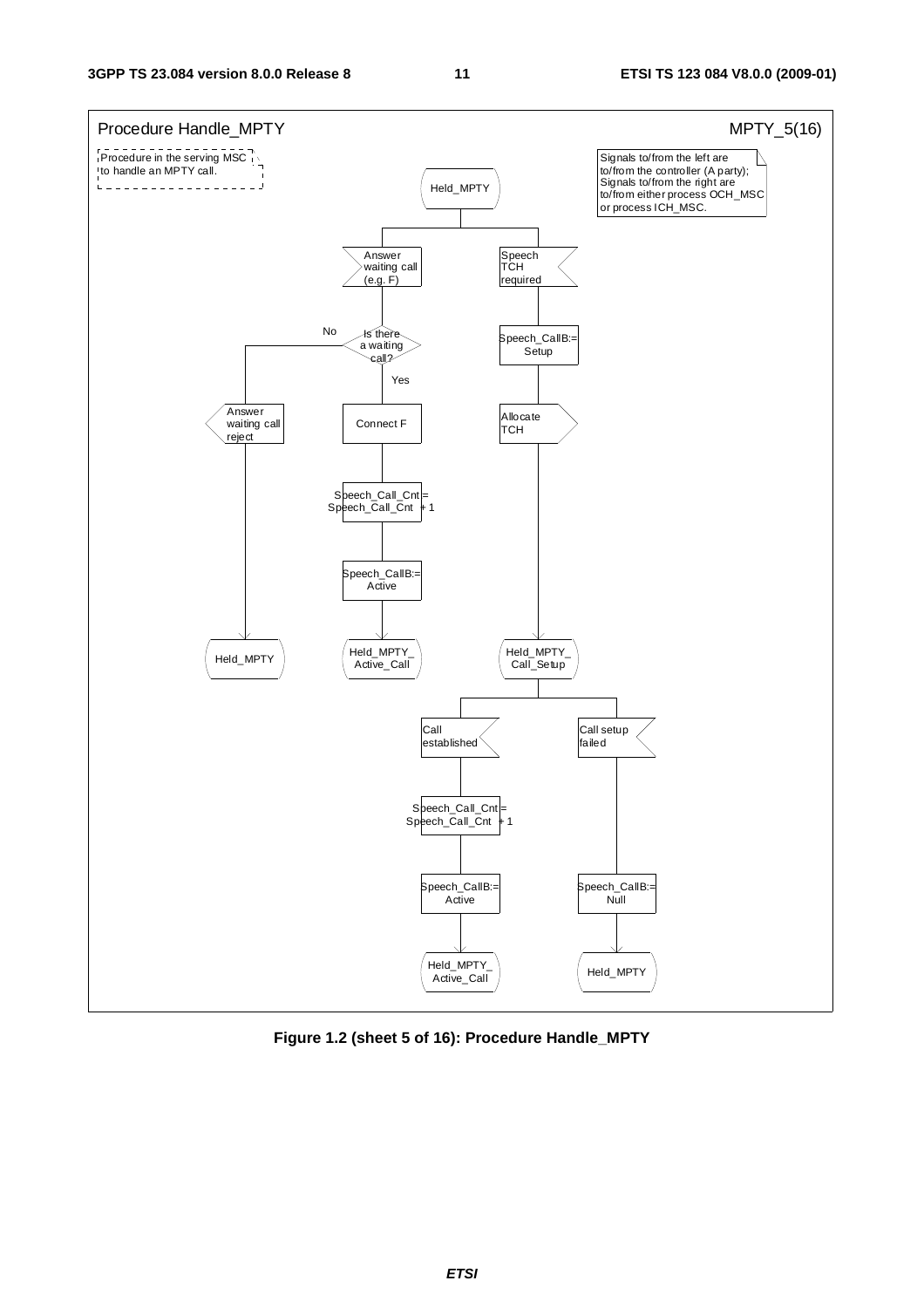

**Figure 1.2 (sheet 6 of 16): Procedure Handle\_MPTY**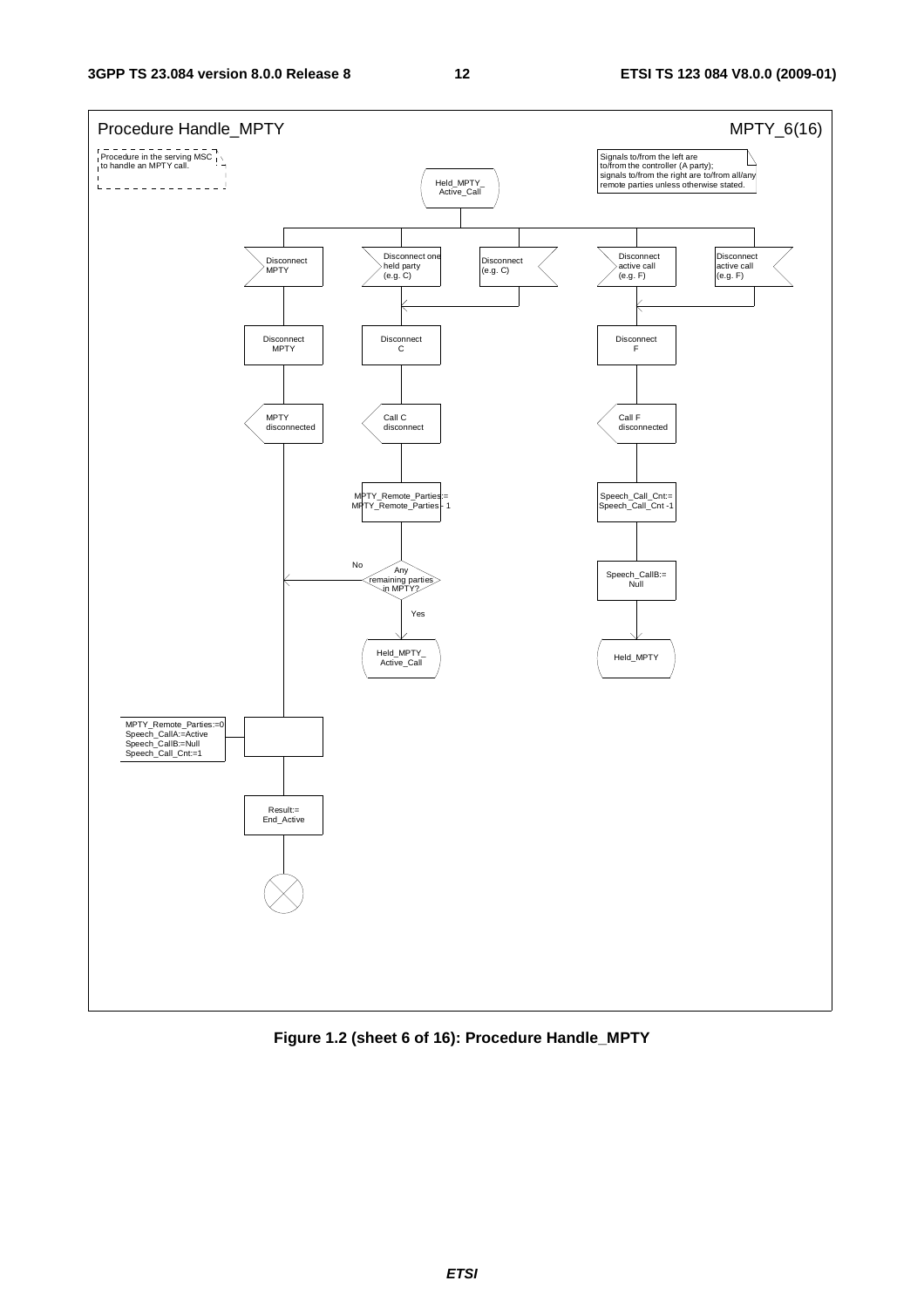

**Figure 1.2 (sheet 7 of 16): Procedure Handle\_MPTY**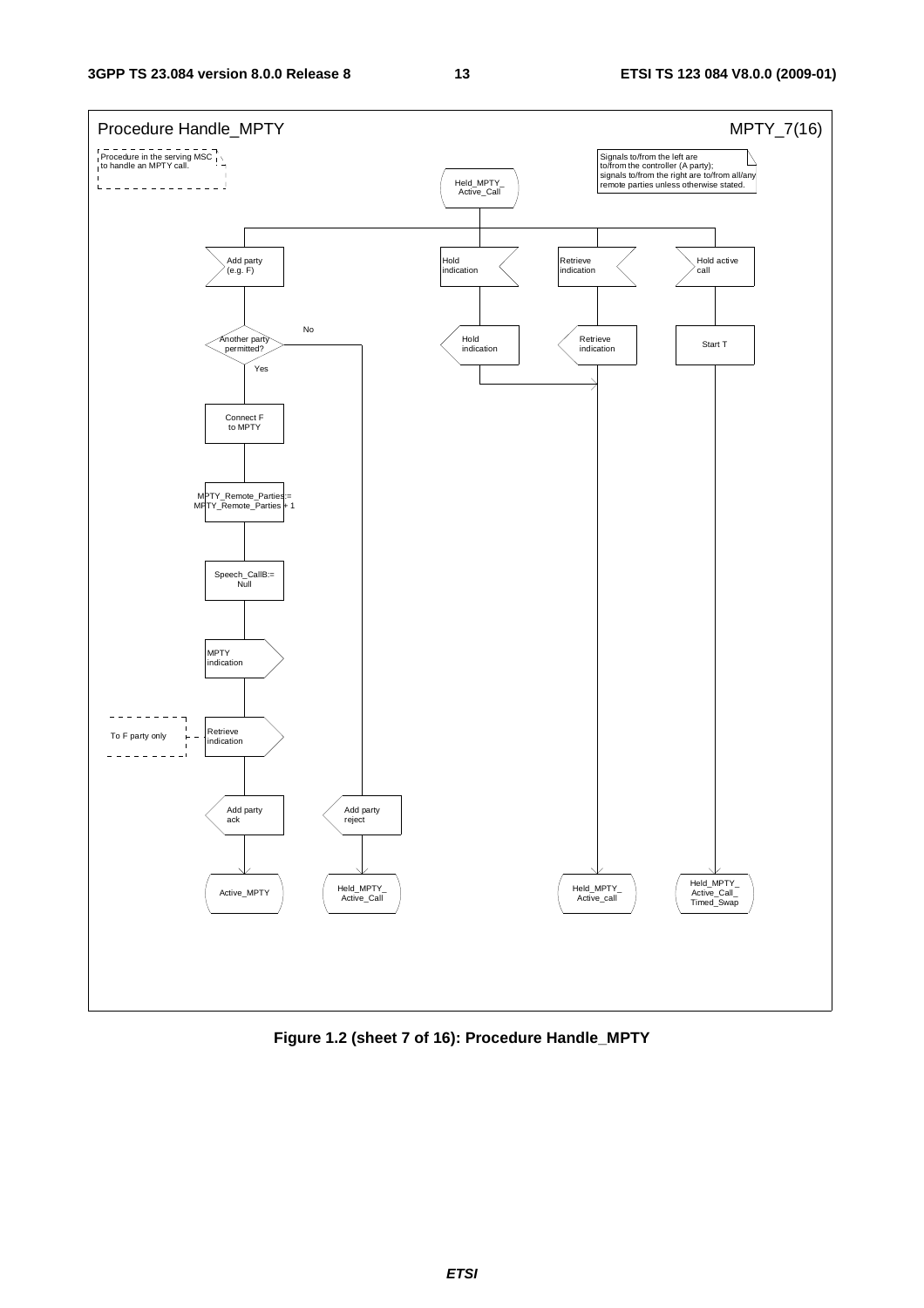**3GPP TS 23.084 version 8.0.0 Release 8 14 ETSI TS 123 084 V8.0.0 (2009-01)**



**Figure 1.2 (sheet 8 of 16): Procedure Handle\_MPTY**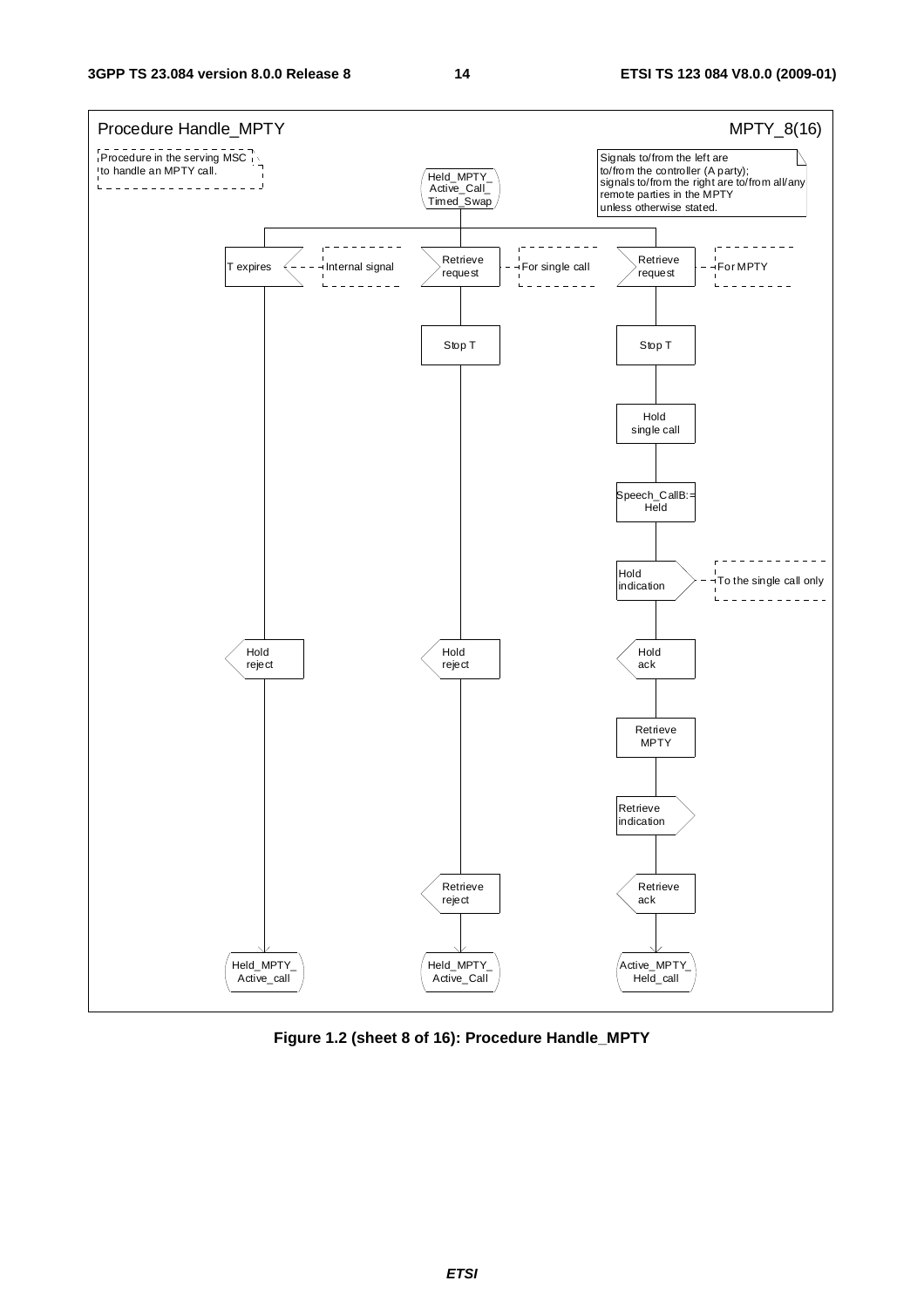

**Figure 1.2 (sheet 9 of 16): Procedure Handle\_MPTY**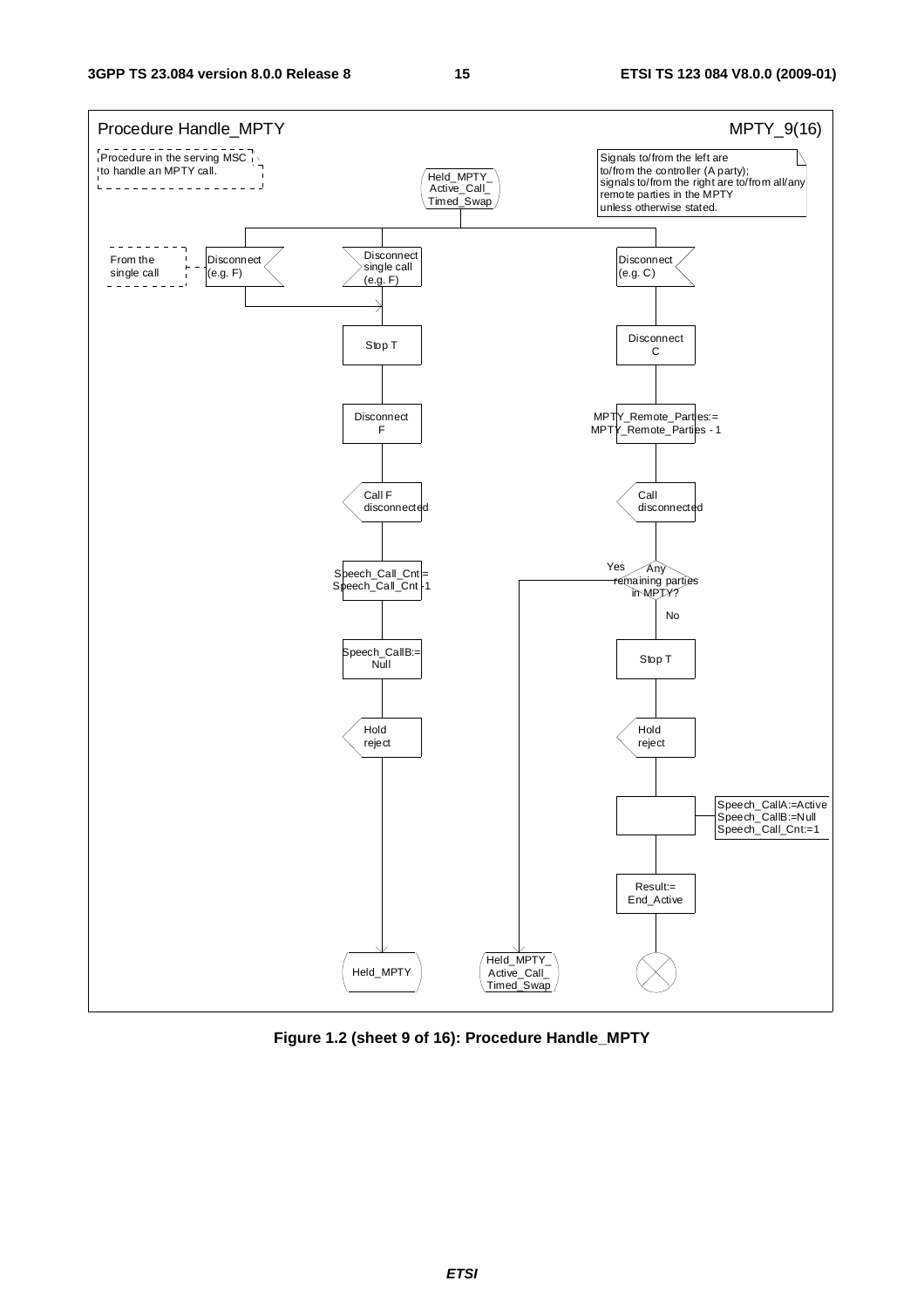

**Figure 1.2 (sheet 10 of 16): Procedure Handle\_MPTY**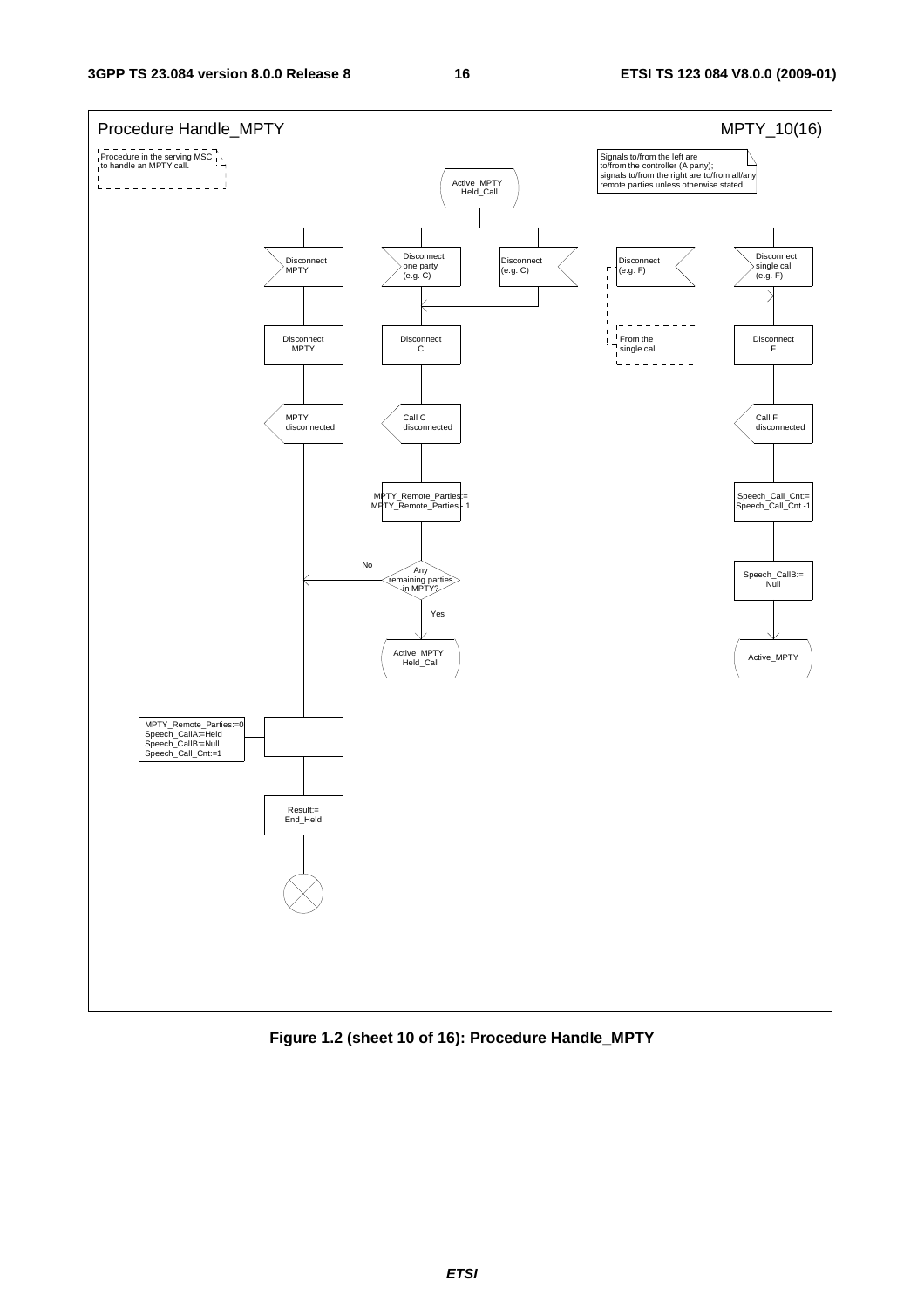

**Figure 1.2 (sheet 11 of 16): Procedure Handle\_MPTY**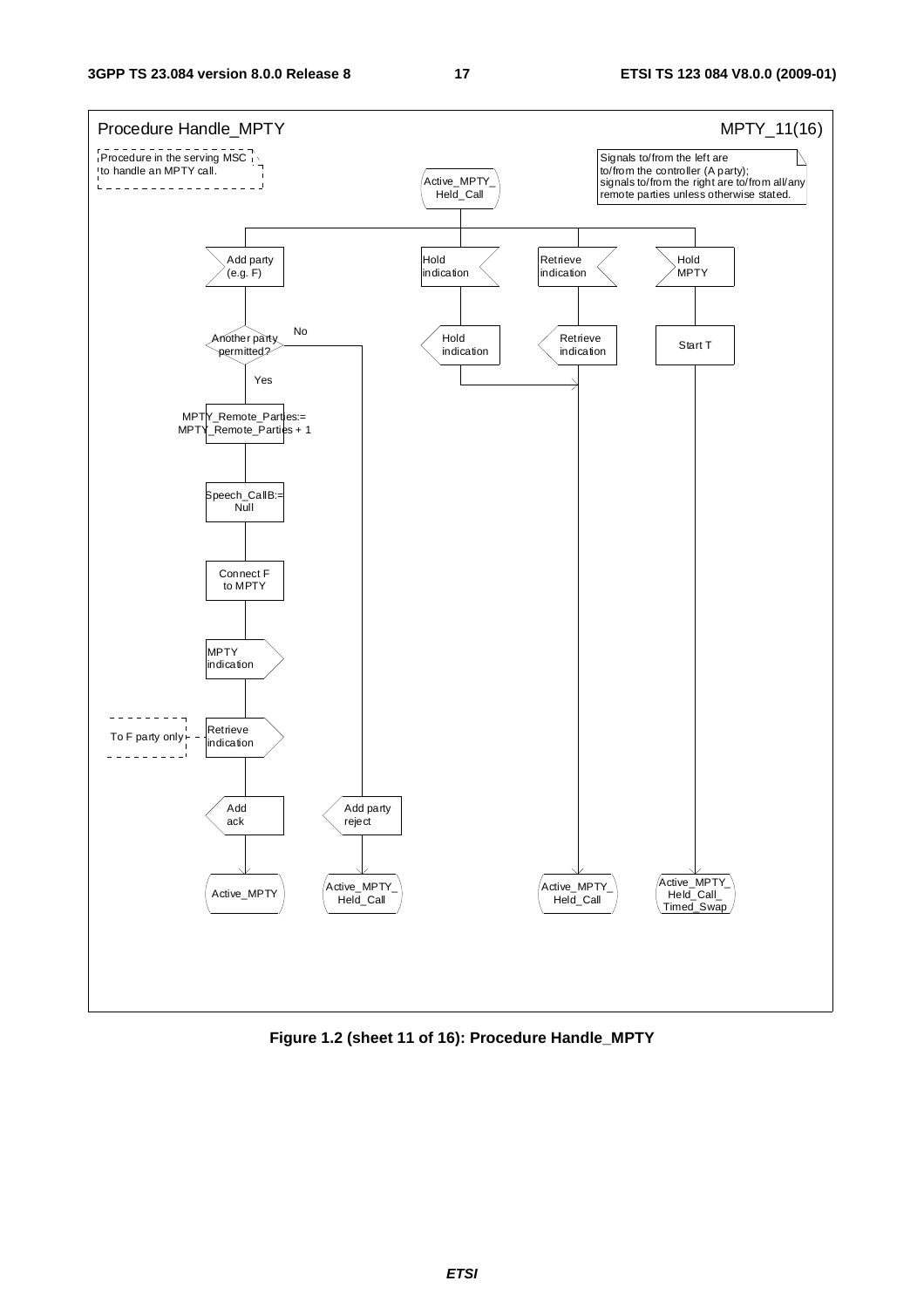

**Figure 1.2 (sheet 12 of 16): Procedure Handle\_MPTY**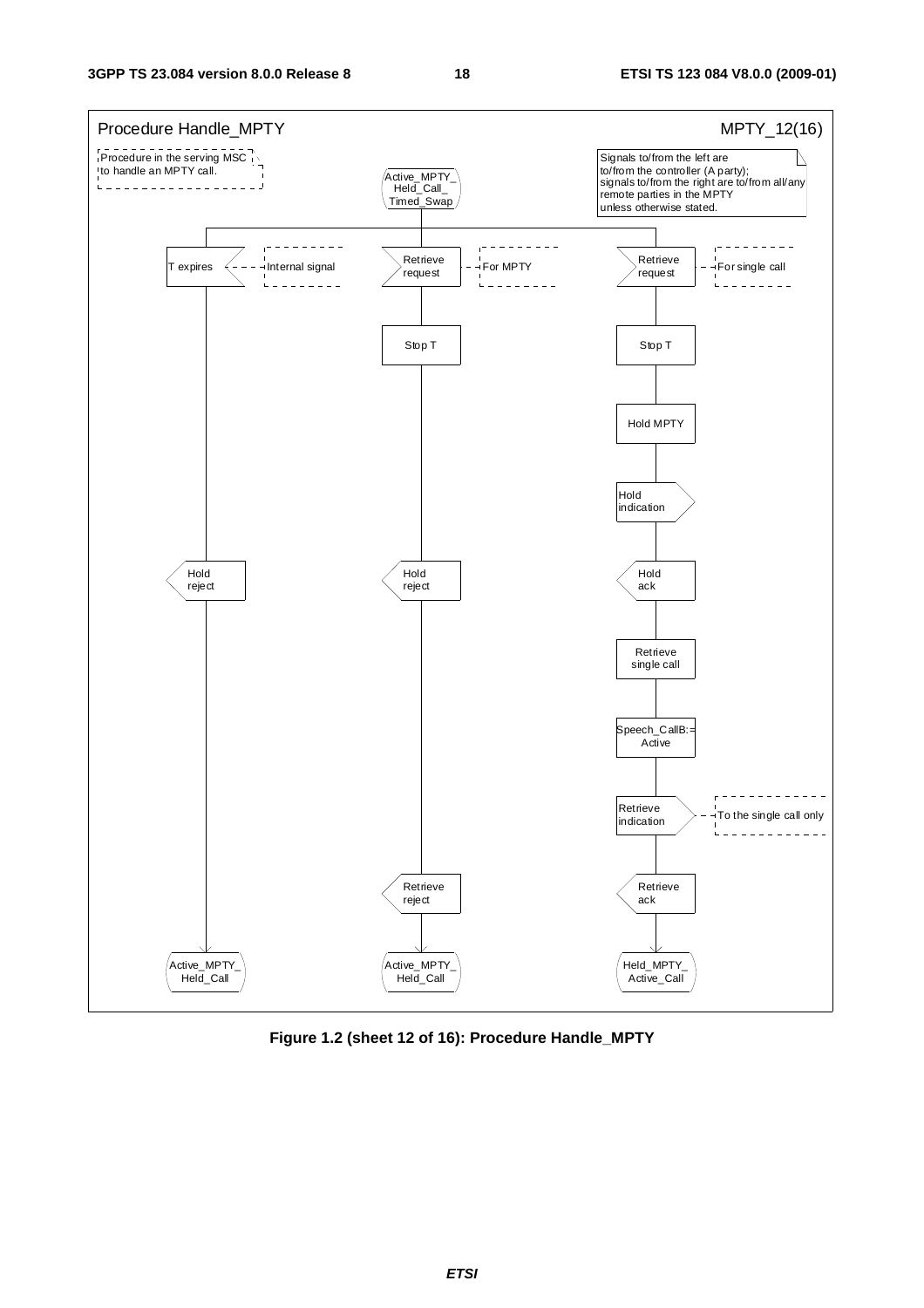

**Figure 1.2 (sheet 13 of 16): Procedure Handle\_MPTY**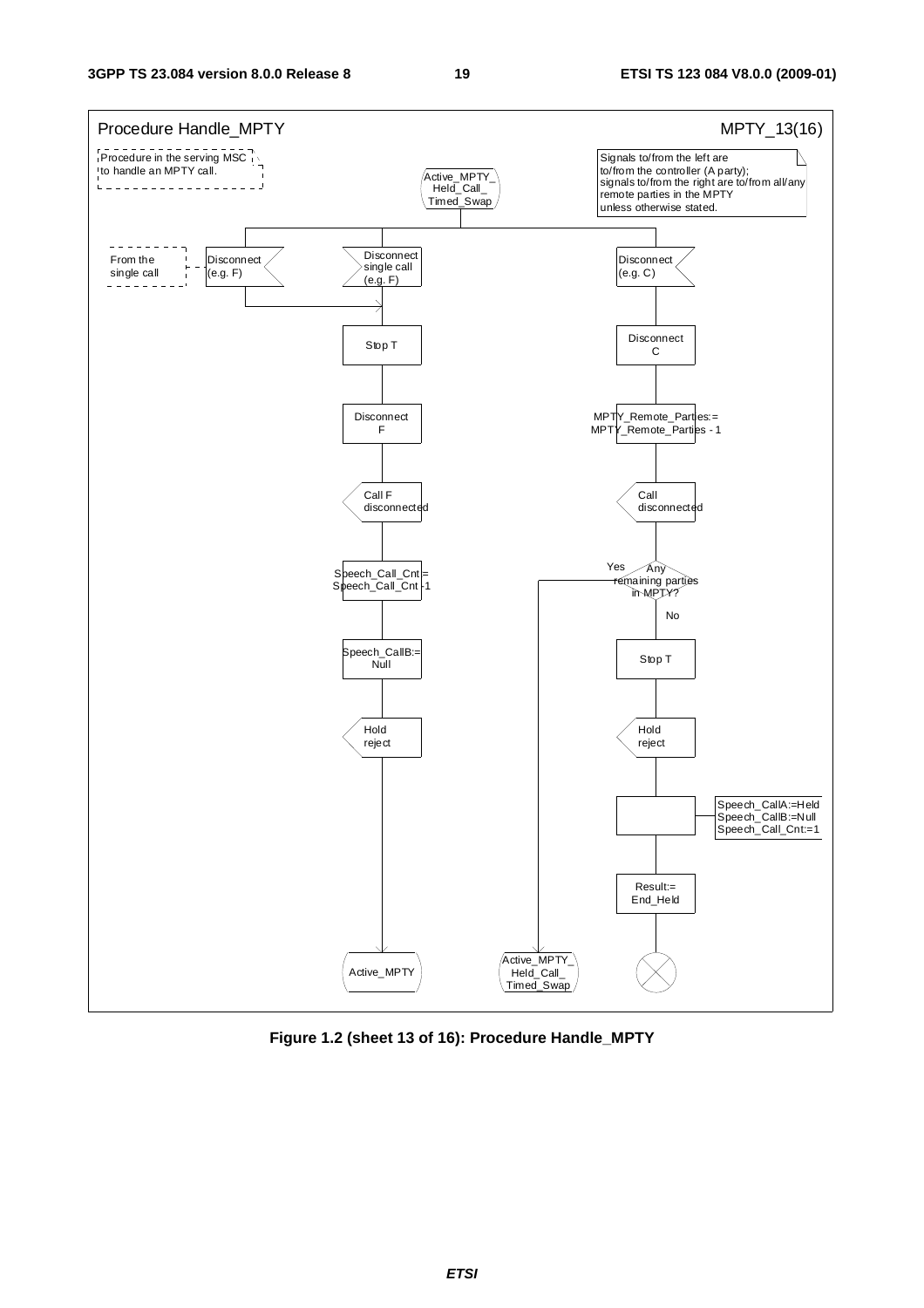

**Figure 1.3: Macro Check\_MPTY**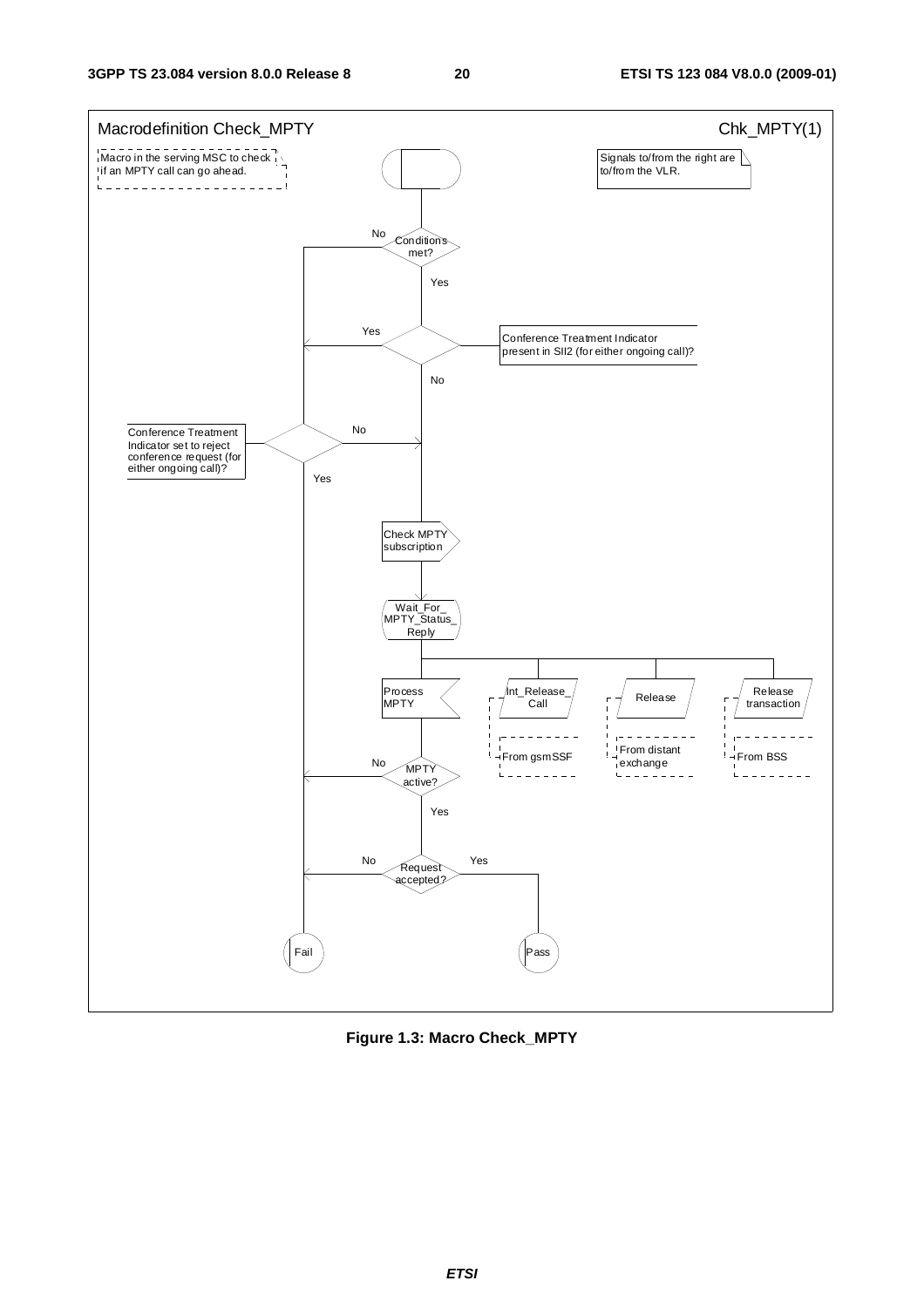

**Figure 1.4: Setup\_New\_Data\_Call\_MPTY**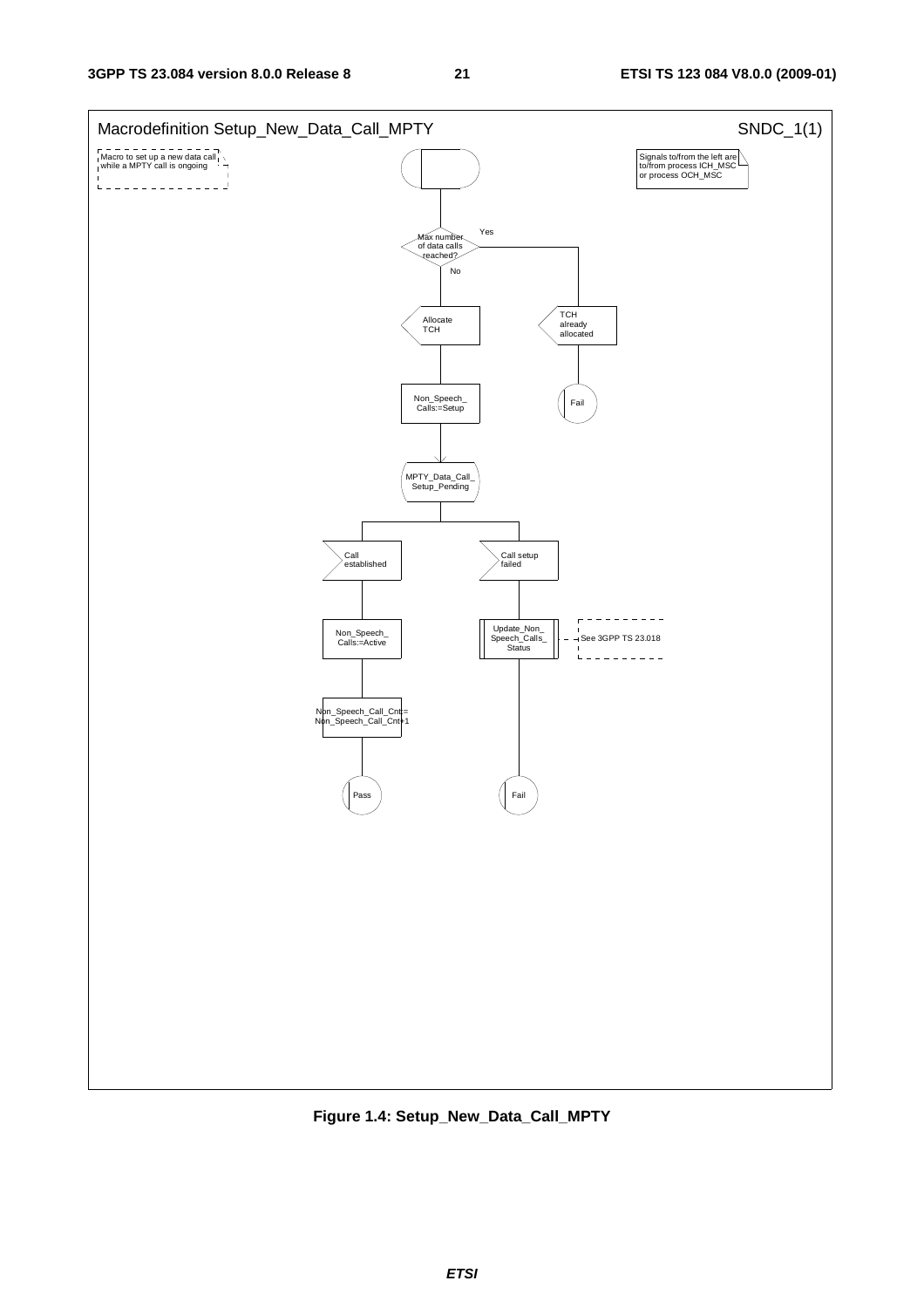

|             | ACTIVE MULTI PARTY CONVERSATION                      |  |  |                      |                      |            |  |            |  |
|-------------|------------------------------------------------------|--|--|----------------------|----------------------|------------|--|------------|--|
|             | Subscriber A wants to terminate the multi party call |  |  |                      |                      |            |  |            |  |
|             | disconnect<br><b>B</b>                               |  |  | disconnect           |                      |            |  |            |  |
|             | disconnect                                           |  |  |                      |                      | disconnect |  |            |  |
|             | $\mathcal{C}$                                        |  |  | release confirmation |                      | release    |  |            |  |
|             | release B<br>$\leftarrow$                            |  |  |                      | disconnect           |            |  | disconnect |  |
|             | release C<br>$\leftarrow$                            |  |  |                      | release confirmation |            |  | release    |  |
| <b>IDLE</b> |                                                      |  |  |                      |                      |            |  |            |  |

OR1: Multi party call acceptable Y: YesN: No

## **Figure 1.5 (sheet 1 of 7): Information flow for Multi Party service**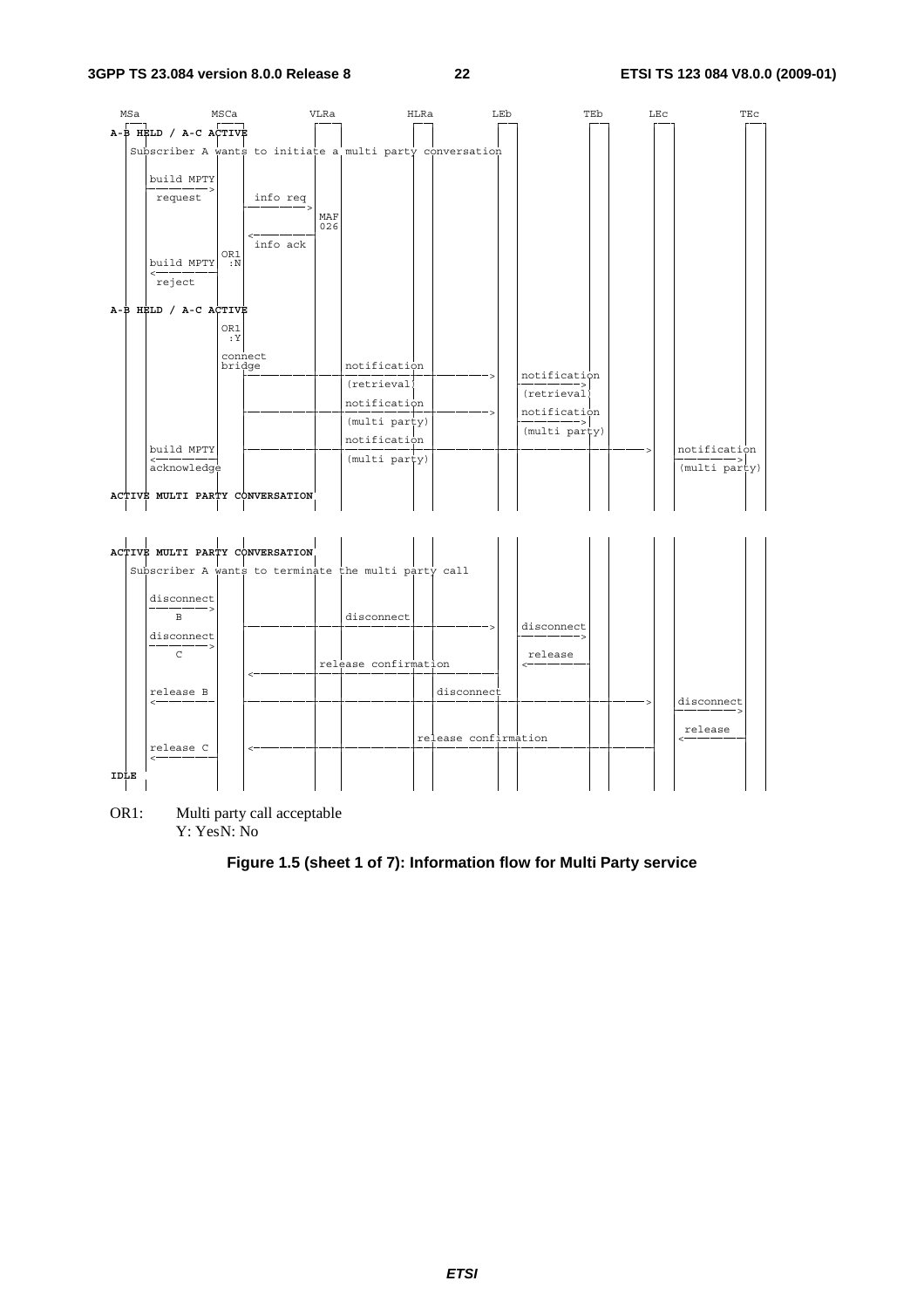

|  | ACTIVE MULTI PARTY CONVERSATION |                                               |  |                                 |
|--|---------------------------------|-----------------------------------------------|--|---------------------------------|
|  |                                 | One remote party (e.g. C) wants to disconnect |  |                                 |
|  |                                 |                                               |  | disconnect<br>disconnect        |
|  | disconnect                      |                                               |  |                                 |
|  | release                         |                                               |  | release confirmation<br>release |
|  | ACTIVE MULTI PARTY CONVERSATION |                                               |  |                                 |

|  |                        | ACTIVE MULTI PARTY CONVERSATION         |                        |                                         |  |  |  |
|--|------------------------|-----------------------------------------|------------------------|-----------------------------------------|--|--|--|
|  |                        | One remote party (e.g. B) wants to hold |                        |                                         |  |  |  |
|  | notification<br>(hold) |                                         | notification<br>(hold) | hold<br>request<br>hold<br>confirmation |  |  |  |
|  |                        | ACTIVE MULTI PARTY CONVERSATION         |                        |                                         |  |  |  |



**Figure 1.5 (sheet 2 of 7): Information flow for Multi Party service**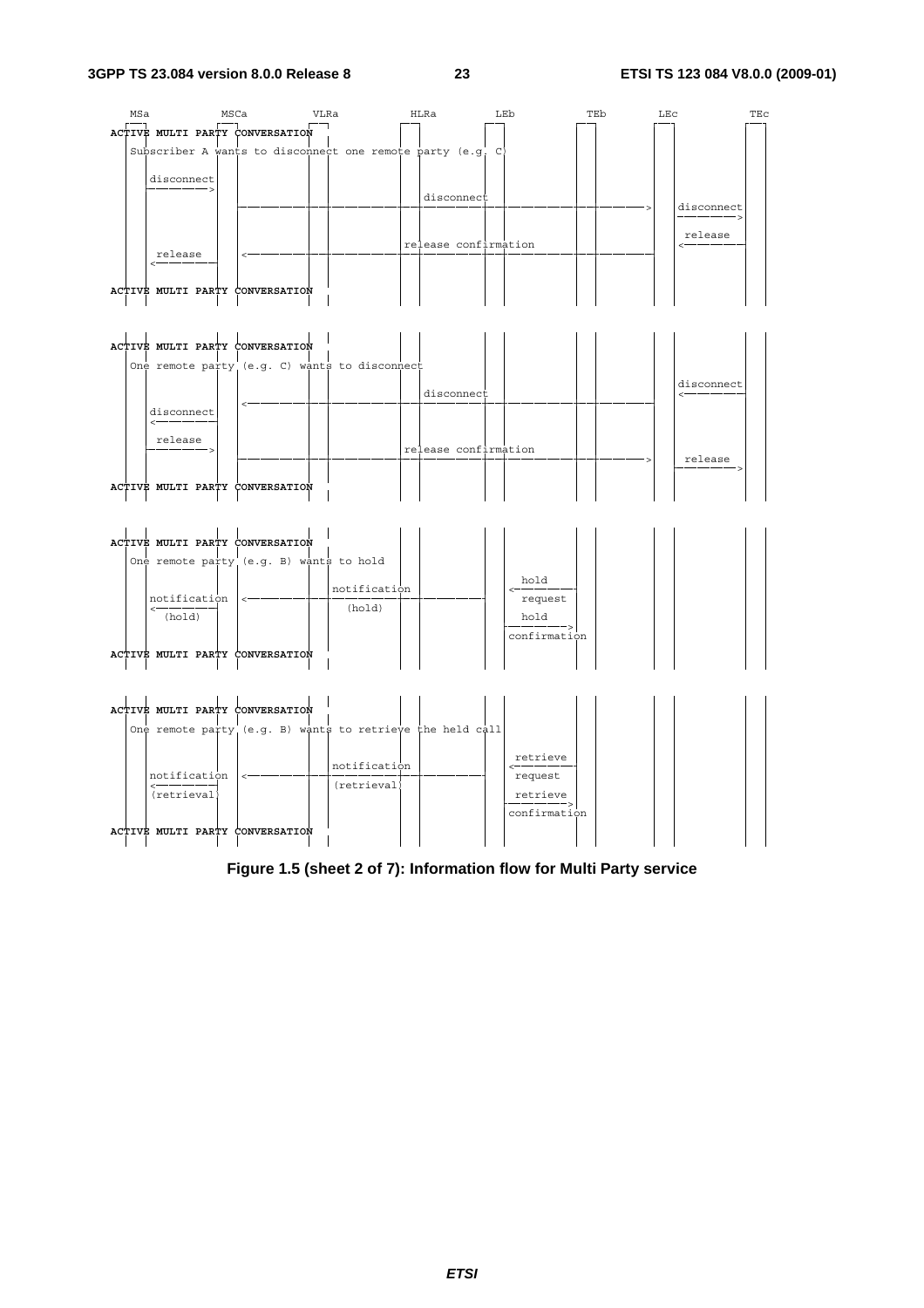

# EXERCIBED NULTI PARTY CONVERSATION<br>
Subscriber A wants to retrieve<br>
request<br>
request<br>
request<br>
retrieve<br>
retrieve<br>
retrieve<br>
retrieve<br>
retrieve<br>
confirmation<br>
(retrieval)<br>
(retrieval)<br>
(retrieval)<br>
(retrieval)<br>
(retrieval)



## **Figure 1.5 (sheet 3 of 7): Information flow for Multi Party service**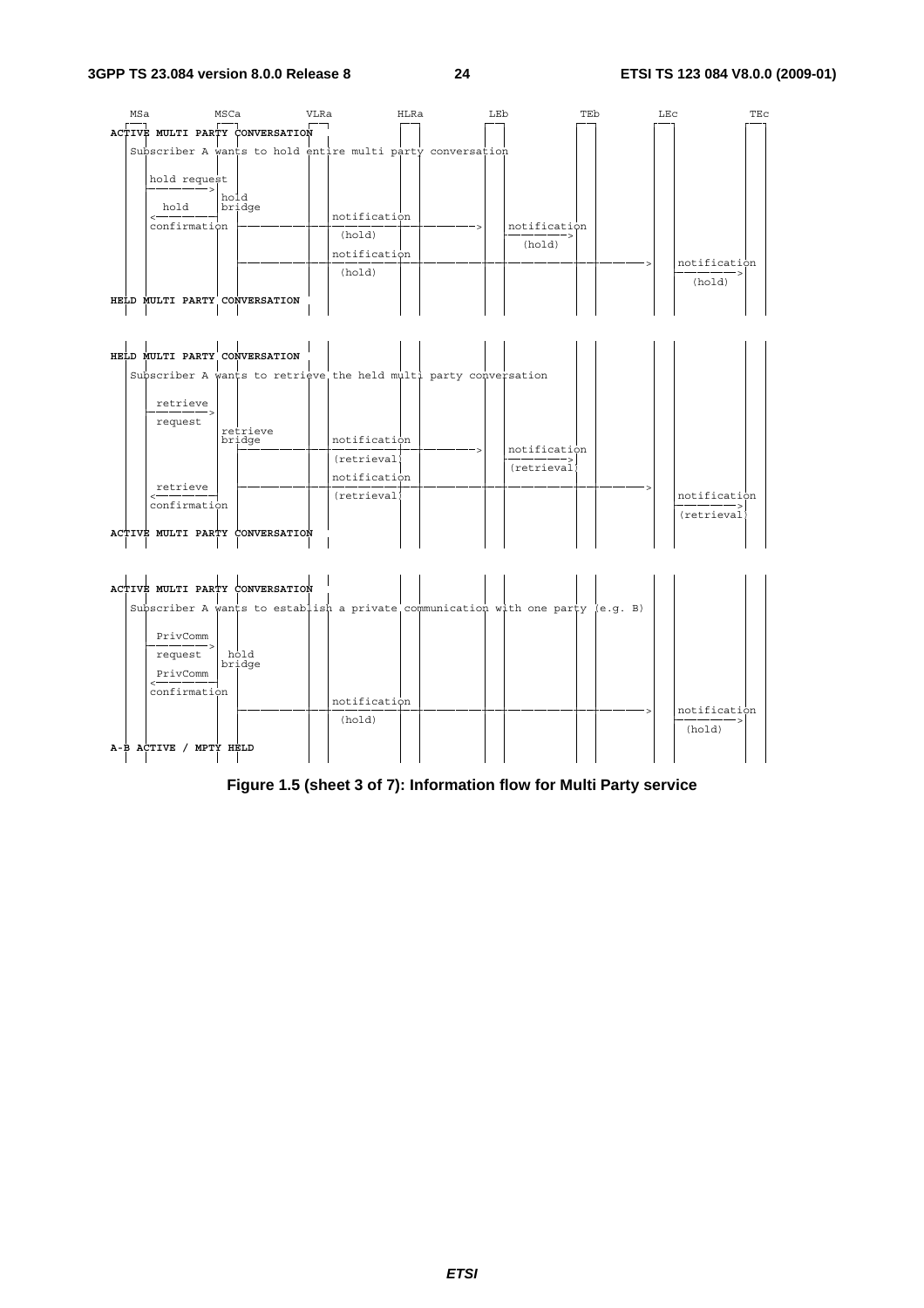





## **Figure 1.5 (sheet 4 of 7): Information flow for Multi Party service**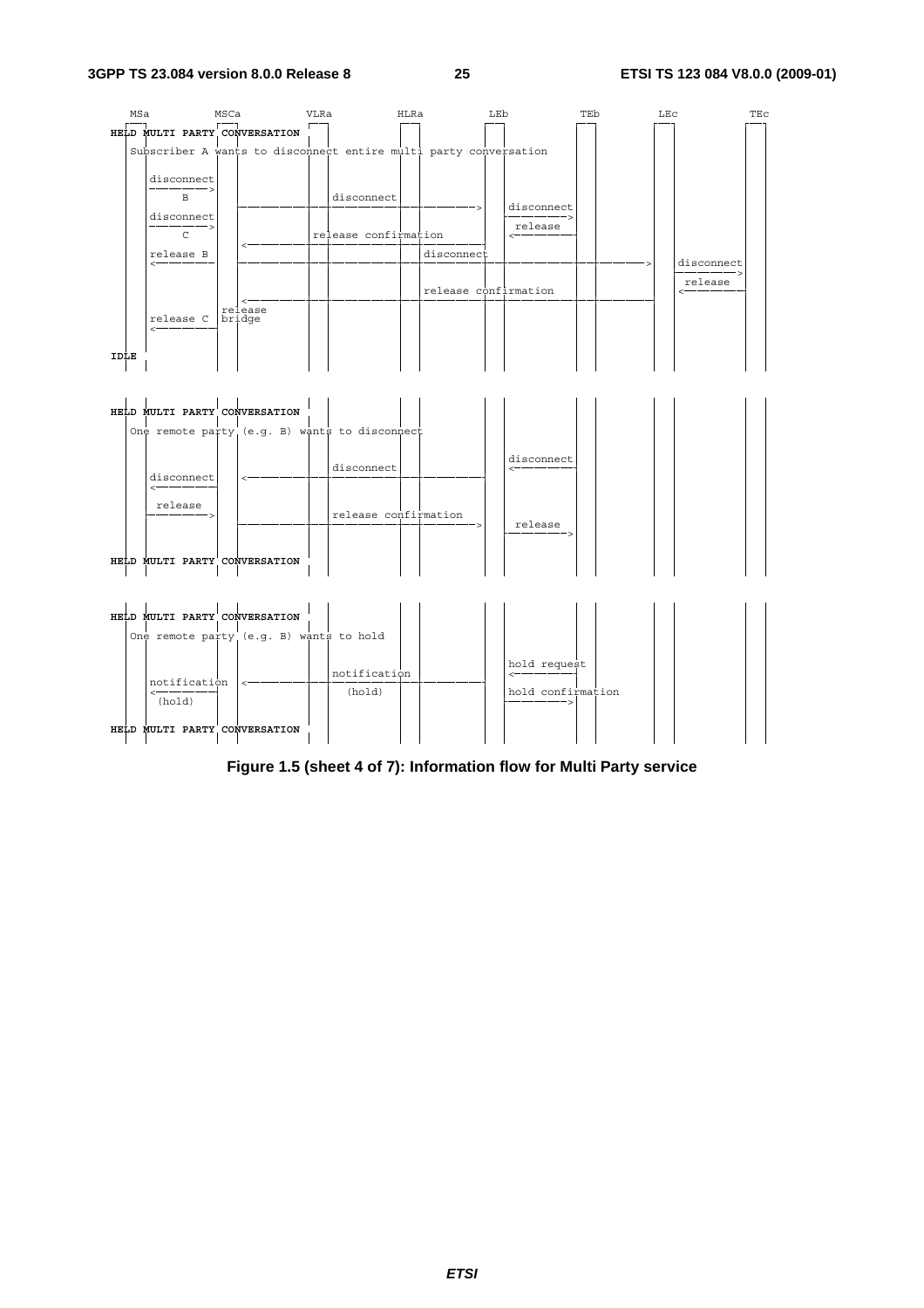

|  | A-B ACTIVE / MPTY HELD |                                               |                                 |  |
|--|------------------------|-----------------------------------------------|---------------------------------|--|
|  |                        | One remote party (e.g. C) wants to disconnect |                                 |  |
|  | disconnect             |                                               | disconnect<br>disconnect        |  |
|  |                        |                                               |                                 |  |
|  | release                |                                               | release confirmation<br>release |  |
|  | A-B ACTIVE / MPTY HELD |                                               |                                 |  |



**Figure 1.5 (sheet 5 of 7): Information flow for Multi Party service**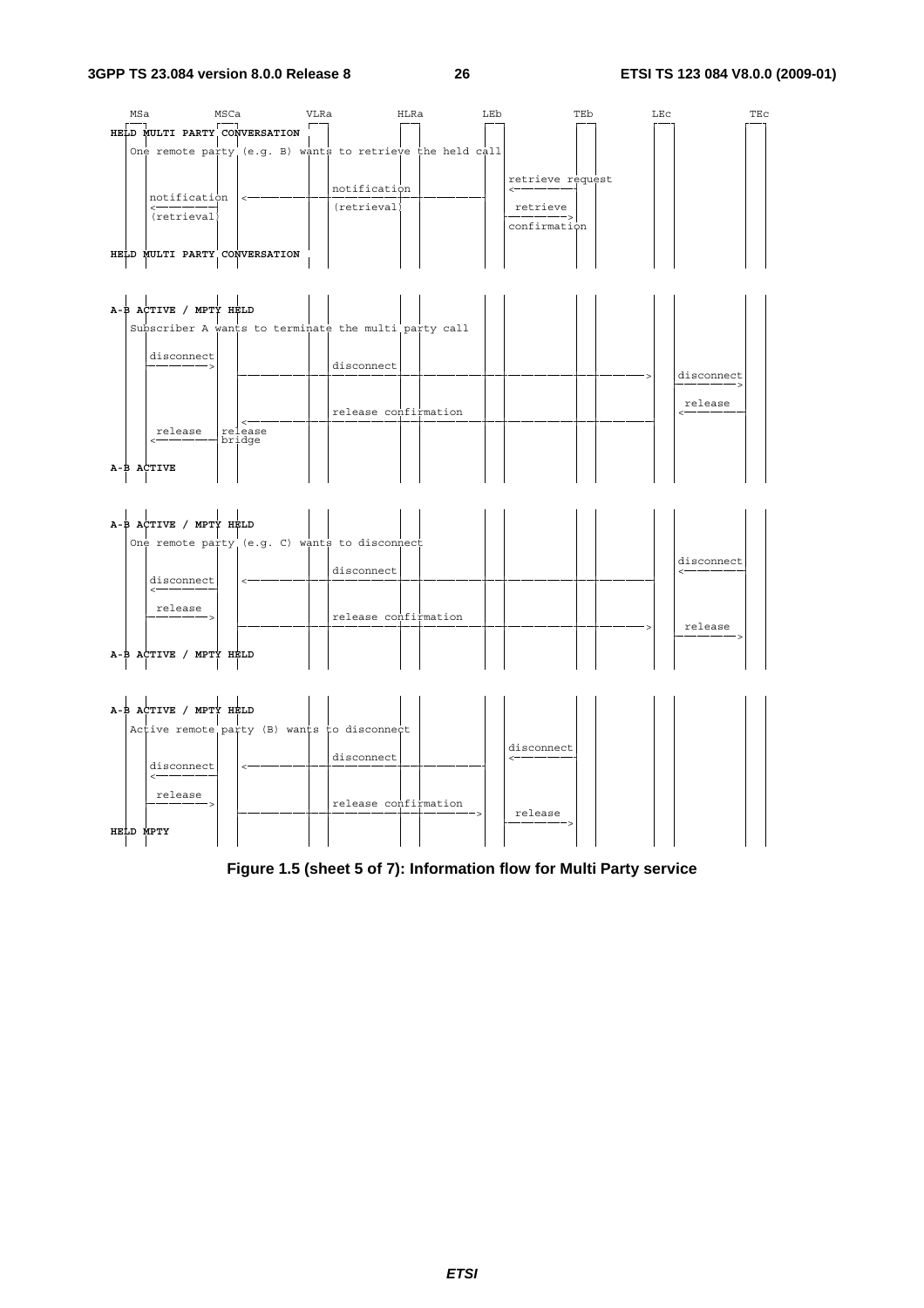

OR2: Extra remote party allowed within maximum number? Y: Yes N: No

## **Figure 1.5 (sheet 6 of 7): Information flow for Multi Party service**



**Figure 1.5 (sheet 7 of 7): Information flow for Multi Party service**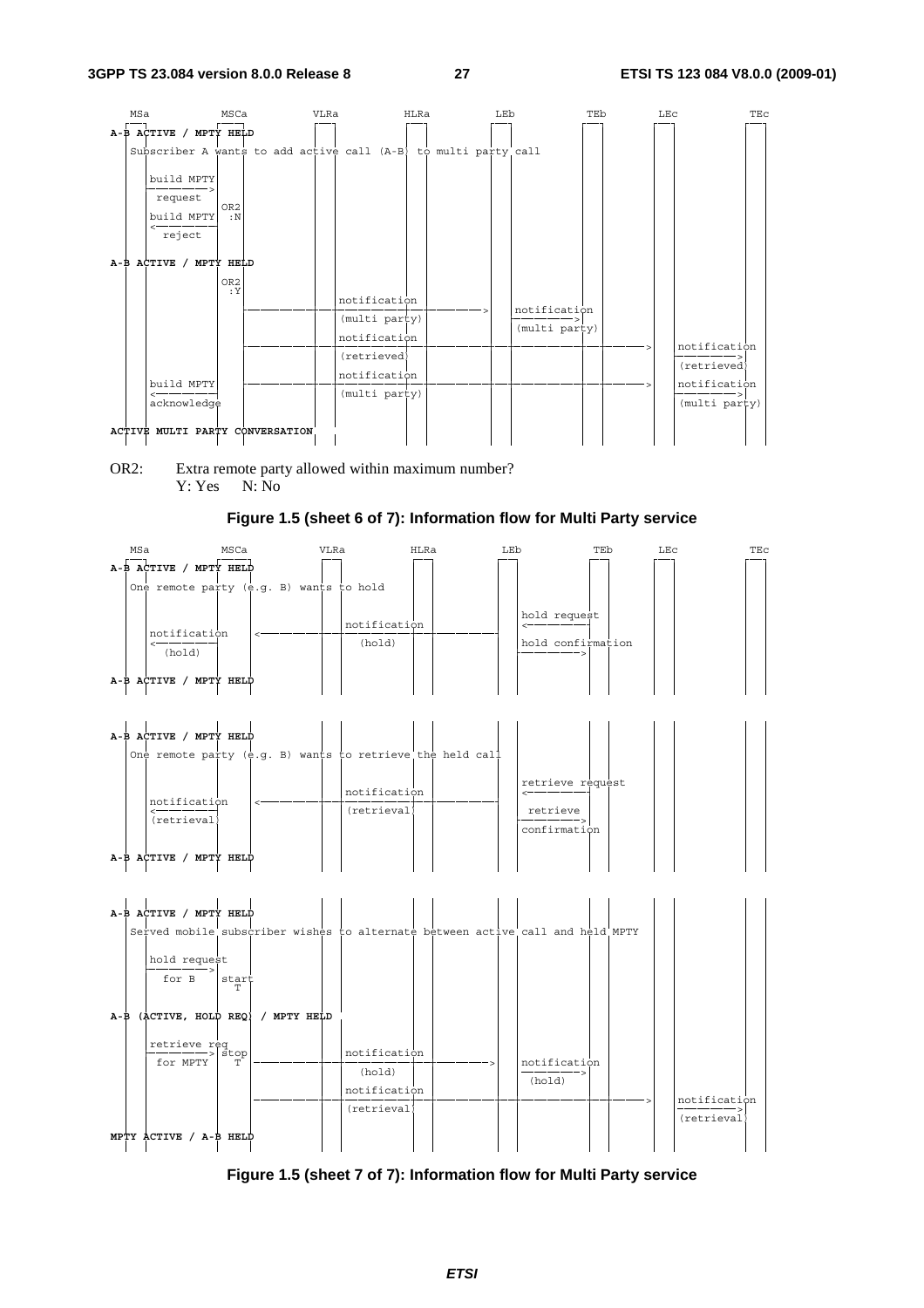## 1.2 Information stored in the HLR

The following logical states are applicable for MPTY (refer to TS 23.011 for an explanation of the notation):

| <b>Provisioning State</b> | <b>Registration State</b> | <b>Activation State</b> | <b>HLR Induction State</b> |
|---------------------------|---------------------------|-------------------------|----------------------------|
| (Not Provisioned,         | Not Applicable,           | Not Active.             | Not Induced)               |
| (Provisioned,             | Not Applicable,           | Active and Operative,   | Not Induced)               |

The HLR shall store the logical state of MPTY (which shall be one of the valid states listed above) on a per subscriber basis.

## 1.3 State transition model

The following figure shows the successful cases of transition between the applicable logical states of MPTY. The state changes are caused by actions of the service provider.

Note that error cases are not shown in the diagram as they normally do not cause a state change. Additionally, some successful requests may not cause a state change. Hence they are not shown in the diagram.



Withdrawal

**Figure 1.6: State transition model for MPTY** 

## 1.4 Transfer of information from HLR to VLR

If the provisioning state for MPTY is "Provisioned" then, when the subscriber registers on a VLR, the HLR shall send that VLR information about the logical state of MPTY.

If the logical state of MPTY is changed while a subscriber is registered on a VLR then the HLR shall inform the VLR of the new logical state of MPTY.

# 1.5 Information stored in the VLR

For MPTY the VLR shall store the service state information received from the HLR.

## 1.6 Handover

Handover will have no impact on the control procedures and the operation of the service.

# 1.7 Simultaneous use of Multi Party operations

The operations BuildMPTY, SplitMPTY, HoldMPTY and RetrieveMPTY interact with each other, and cannot be applied simultaneously. Once the mobile station has initiated one of these operations, it shall not initiate another Multi Party operation until the first operation has been acknowledged by the network, or the MS locally determines (due to timer expiry) that the first operation has failed.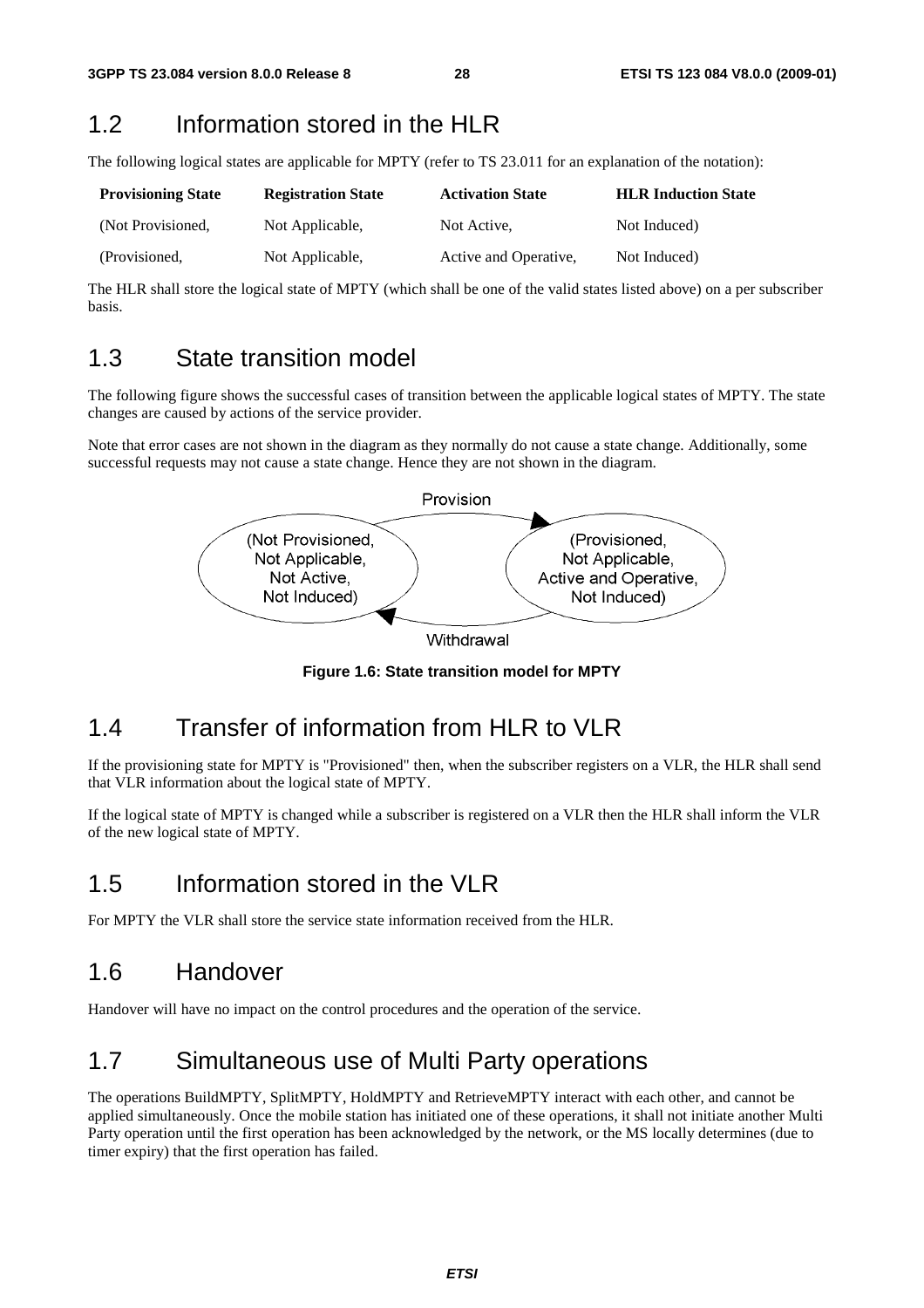# Annex A: Change history

| <b>Change history</b> |                 |         |           |            |              |     |            |                                     |
|-----------------------|-----------------|---------|-----------|------------|--------------|-----|------------|-------------------------------------|
| <b>TSG CN#</b>        | <b>Spec</b>     | Old Ver | <b>CR</b> | <b>Rev</b> | <b>Phase</b> | Cat | <b>New</b> | <b>Subject/Comment</b>              |
|                       |                 |         |           |            |              |     | Ver        |                                     |
| Apr 1999              | GSM 03.84 6.0.0 |         |           |            | <b>R97</b>   |     |            | Transferred to 3GPP CN1             |
| CN#03                 | 23.084          |         |           |            | R99          |     | 3.0.0      | Approved at CN#03                   |
| <b>CN#06</b>          | 23.084          | 3.0.0   | 001       |            | R99          |     | 3.1.0      | approved at CN#06                   |
| <b>CN#09</b>          | 23.084          | 3.1.0   | 002       |            | R99          | F   | 3.2.0      | SDL refresh                         |
| Cn#11                 |                 | 3.2.0   |           |            |              |     | 4.0.0      | Version increased from R99 to Rel-4 |
|                       |                 |         |           |            |              |     |            | after CN#11.                        |
| <b>CN#11</b>          | 23.084          | 3.2.0   | 003       | 1          | Rel-4        | С   | 4.0.0      | Enhancement of MPTY SDLs and        |
|                       |                 |         |           |            |              |     |            | <b>CAMEL</b> functionality          |
| CN#12                 | 23.084          | 4.0.0   | 004       |            | Rel-5        | lC. | 5.0.0      | Handling of MultiCall in MPTY       |
|                       |                 |         |           |            |              |     |            | procedure                           |
| <b>CN#26</b>          | 23.084          | 5.0.0   |           |            | Rel-6        |     | 6.0.0      | Release 6 after CN#26               |
| CT#36                 | 23.084          | 6.0.0   |           |            | Rel-7        |     | 7.0.0      | Upgraded unchanged from Rel-6       |
| CT#42                 | 23.084          | 7.0.0   |           |            | Rel-8        |     | 8.0.0      | Upgraded unchanged from Rel-7       |